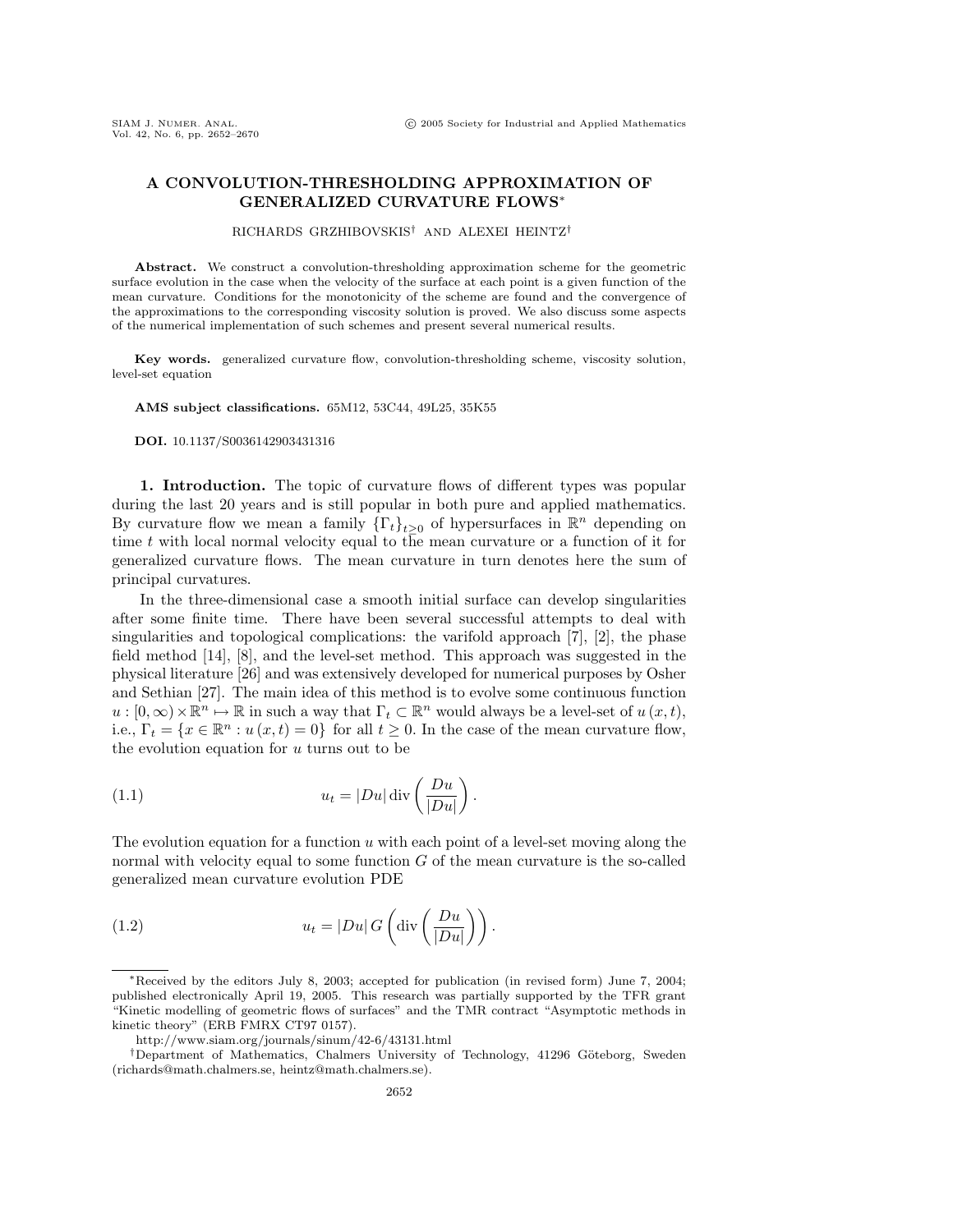This equation is degenerate parabolic. The existence and uniqueness of generalized viscosity solutions (see [12]) to the initial value problem

(1.3) 
$$
\begin{cases} u_t = |Du| G\left(\text{div}\left(\frac{Du}{|Du|}\right)\right) & \text{in } \mathbb{R}^n \times (0,T), \\ u = g(x) \in BUC(\mathbb{R}^n) & \text{on } \mathbb{R}^n \times \{0\} \end{cases}
$$

was investigated in  $[17]$ ,  $[11]$ ,  $[22]$ .

Curvature flows arise naturally in various problems. Among these are the fast reaction–slow diffusion problem  $[29]$ ,  $[4]$ ,  $[16]$ ,  $[19]$  and image processing  $[1]$ .

In the present work we construct a class of approximations of a convolutionthresholding type to the generalized curvature flows. By this we mean the following. Assume that, initially, the surface under consideration is a boundary of a compact set  $C \in \mathbb{R}^n$ . Take compactly supported functions  $\tilde{\rho}_i : \mathbb{R}_+, \longrightarrow \mathbb{R}_+, i = 1, 2$  (in fact, one can also take  $\tilde{\rho}_i$  with unbounded support decreasing fast for large x). We define  $\rho_i : \mathbb{R}^n \mapsto \mathbb{R}_+,$ 

$$
\rho_{i}\left(x\right)=\frac{1}{h^{n/2}}\tilde{\rho}_{i}\left(\left|x\right|/\sqrt{h}\right),\,
$$

and introduce a convolution

$$
M_i(C)(x,h) = \int_{\mathbb{R}^n} \chi_C(y) \rho_i(x-y) dy.
$$

Now  $M_i(C)(x, h)$  are functions of x, and we define a new position of the surface as a boundary of the set

(1.4) 
$$
\mathcal{H}_h C = \{x \in \mathbb{R}^n : F(M_1(C)(x, h), M_2(C)(x, h)) \ge 0\},\,
$$

where  $F$  is some (thresholding) function. Next we follow Evans [15] and introduce an operator on the space of bounded functions  $\mathbb{B}(\mathbb{R}^n)$ :  $H(h): \mathbb{B}(\mathbb{R}^n) \mapsto \mathbb{B}(\mathbb{R}^n)$  by

(1.5) 
$$
[H(h) u](x) = \sup \{ \lambda \in \mathbb{R} : x \in \mathcal{H}_h [u \ge \lambda] \}.
$$

The purpose of the present study is, for a given function  $G$  in  $(1.3)$ , to find a corresponding thresholding function F in (1.4) so that  $H(t/m)^m g(x)$  converges to the unique viscosity solution of (1.3) as  $m \to \infty$ .

Such a function in the case when  $G$  is linear was proposed by Merriman, Bence, and Osher in [25]. This result is often referred to as the Bence–Merriman–Osher method. Rigorous proofs of the convergence of such approximations can be found in [15], [20], and [3]. In this case it is enough to take a thresholding function depending only on one convolution.

Suppose that  $G$  is nonlinear. As we show in section 3, in this case one has to use two convolutions  $M_1$  and  $M_2$  and a thresholding function depending on two variables  $F(M_1, M_2)$ . This is necessary to ensure that the operator H is consistent with the PDE in (1.3). We also show how to choose convolution kernels in order to get a monotone  $H$ . These two conditions—monotonicity and consistency—are crucial for the convergence.

Using our approach we also suggest a new construction of higher order schemes for the classical curvature flows. The numerical experiments with these schemes show a considerable improvement in the accuracy.

Finite difference approximations for (1.3) have been studied in [27], [31], [13].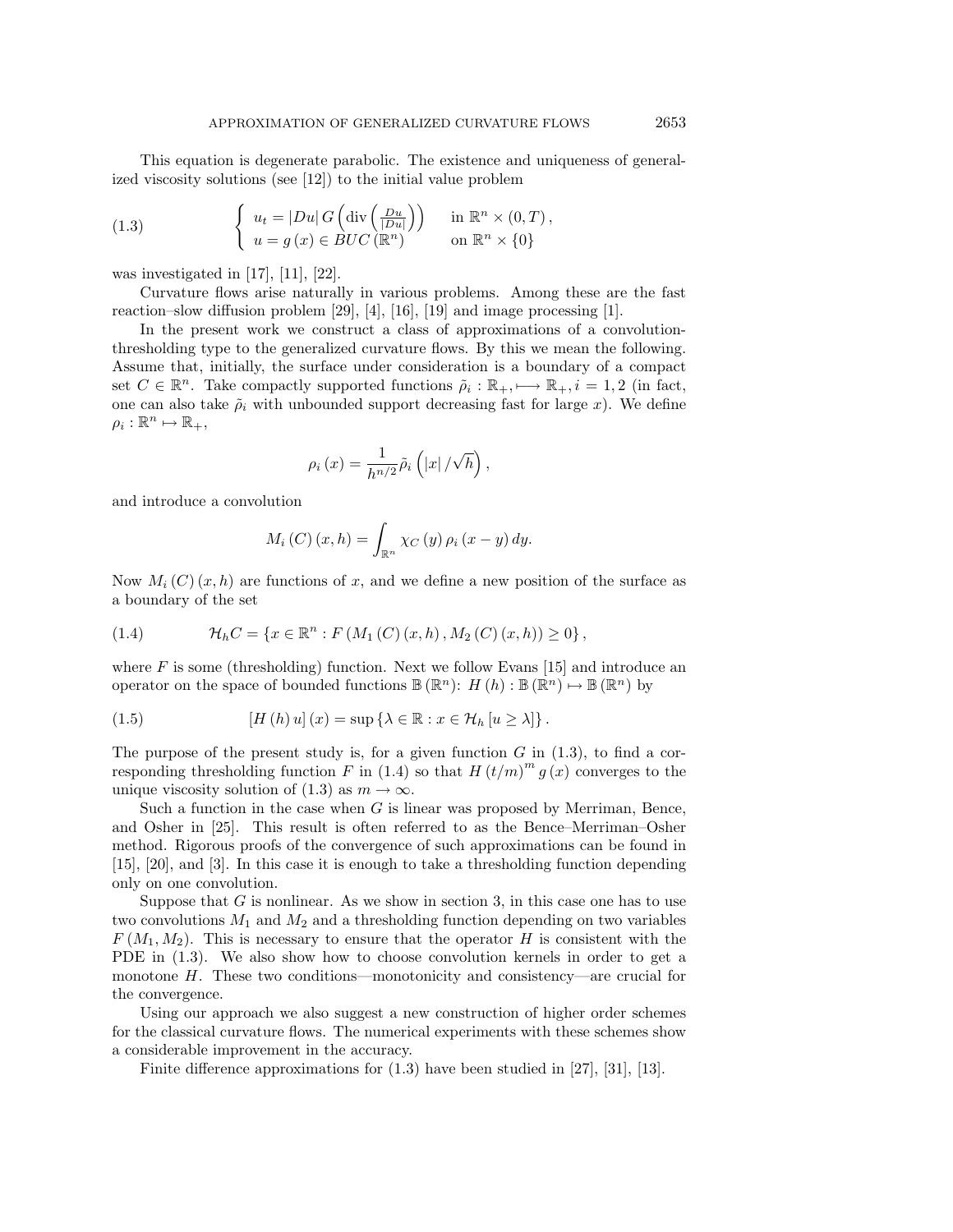## 2654 RICHARDS GRZHIBOVSKIS AND ALEXEI HEINTZ

Another class of approximation operators, the so-called Matheron filters, comes from image processing. The connection between such operators and the mean curvature evolution PDE (1.2) was established in [10]. This result was then extended in [18] and [9].

Threshold dynamics models, introduced earlier in [21], lead to approximations of the solution of the Cauchy problem to a nonlinear parabolic equation, where the right-hand side can be interpreted as a general elliptic operator on a level set of the solution. This is a generalization of the curvature flow, but it does not entirely include (1.3) as a special case.

Another generalization of the Bence–Merriman–Osher method can be found in [23]. The author suggests an approximation procedure that allows tracking the surface evolution when the velocity of the surface depends also on the coordinates. The convergence of this approximation is also proved.

Outline. This paper is organized as follows. After introducing the basic notions and stating some results for viscosity solutions in section 2, we turn to our method of approximation for such solutions. In section 3, we construct  $F$  to get the convergence of the convolution-thresholding approximation to the viscosity solution of  $(1.3)$  with a monotone continuous function  $G$ . This is the main result of the paper. More precisely, the following local uniform convergence is proved:

$$
((H(t/m))^{m} g)(x) \to u(x,t), \qquad m \to \infty,
$$

where H is defined by  $(1.5)$  and  $u(x, t)$  is the viscosity solution of  $(1.3)$ .

We use this construction for numerical calculation for some cases of the generalized curvature flows in  $\mathbb{R}^2$  and  $\mathbb{R}^3$ . Numerical results and two approaches to the implementation are described in section 4.

**2. The viscosity solution framework.** Consider the nonlinear equation (1.2) on an open set  $\Omega \times (0,T)$  with function G continuous and nondecreasing. This is the second order equation with a right-hand side that is monotonic and degenerate elliptic (see [12]) provided that G is nondecreasing and  $Du \neq 0$ . Viscosity solution to (1.2) was defined by Evans and Spruck in [17] and by Chen, Giga, and Goto in [11]. In our presentation we will use a somewhat more general definition of viscosity solutions introduced by Ishii and Souganidis in  $[22]$  to allow for a wider class of functions G in (1.2). For the general degenerate elliptic equation

$$
(2.1) \t\t u_t + \mathcal{G}\left(Du, D^2u\right) = 0,
$$

they introduce a special class of test functions and adapt the definition of viscosity solution for possible singularities of the right-hand side. Representation of (1.3) in the form of (2.1) gives

$$
\mathcal{G}(p,X) = -|p|G\left(\frac{1}{|p|}\mathrm{tr}\left(\left(I - \frac{p \otimes p}{|p|^2}\right)X\right)\right).
$$

Let us begin by introducing an auxiliary subclass of  $C^2([0,\infty))$ . We say that  $f : [0, \infty) \to \mathbb{R}$  lies in  $\mathcal{F} \subset C^2$  if  $f(0) = f'(0) = f''(0) = 0$ ,  $f''(r) > 0$  for  $r > 0$  and the following limits hold:

$$
\lim \frac{f'(|p|)}{|p|} \mathcal{G}(p,I) = \lim \frac{f'(|p|)}{|p|} \mathcal{G}(p,-I) = 0.
$$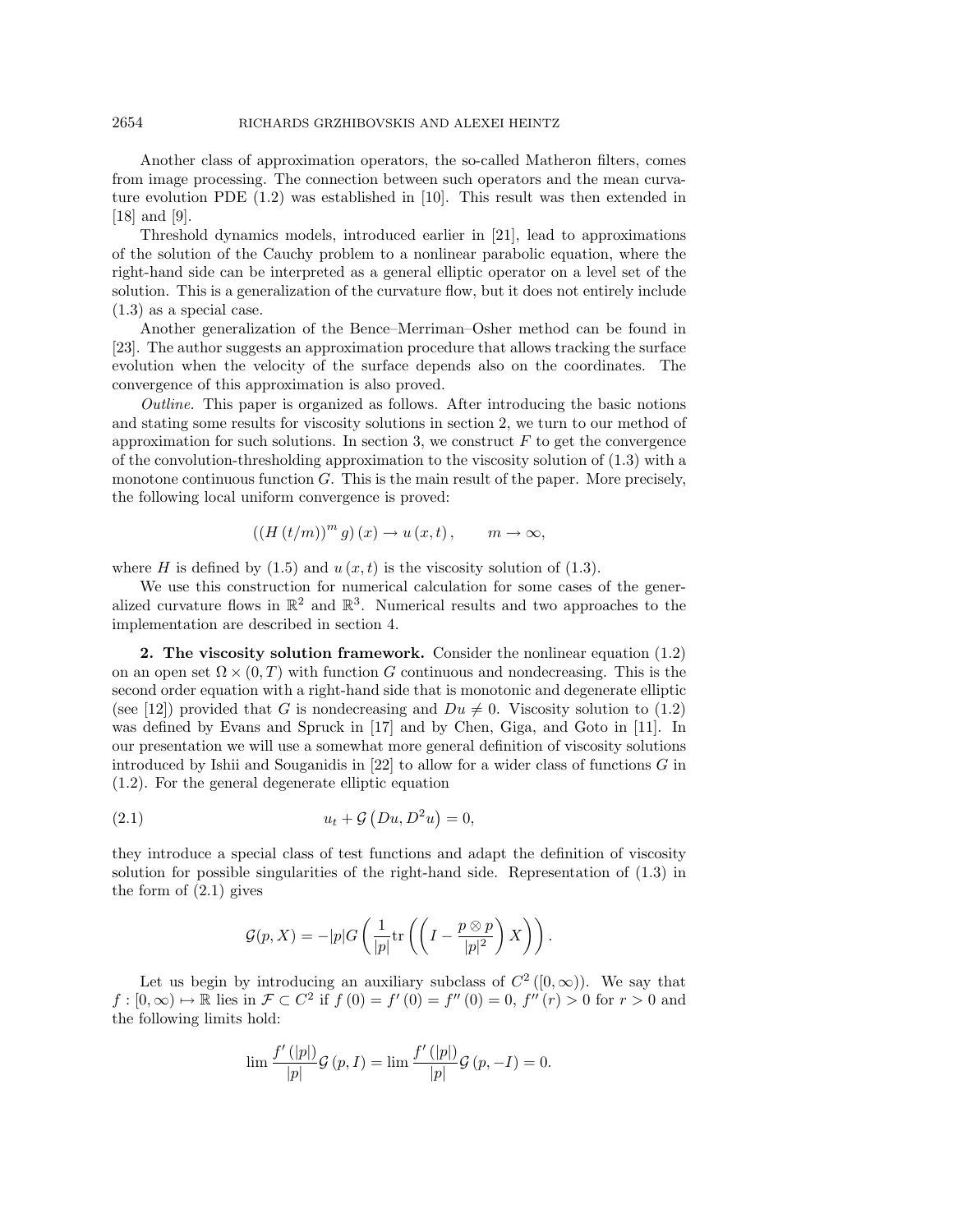As was shown in [22], this set of functions is a nonempty cone, provided that the righthand side lies in  $C((\mathbb{R}^n\setminus{0})\times\mathbb{S}(n))$ . The class of test functions  $\mathcal{A}(\mathcal{G})$  depends on  $\mathcal G$  and is defined as follows.

DEFINITION 2.1. A function  $\phi$  is admissible if it is in  $C^2(\mathbb{R}^n \times (0,T))$  and if, for each  $\acute{z} = (\acute{x}, \acute{t})$  where  $D\phi(\acute{z}) = 0$ , there is  $\delta > 0$ ,  $f \in \mathcal{F}$ , and  $\omega \in C([0,\infty))$  such that  $\omega = o(r)$  and for all  $(x, t) \in B(\dot{z}, \delta)$ 

$$
\left|\phi\left(x,t\right)-\phi\left(\dot{z}\right)-\phi_{t}\left(\dot{z}\right)\left(t-t\right)\right| \leq f\left(\left|x-\acute{x}\right|\right)+\omega\left(\left|t-\acute{t}\right|\right).
$$

Let us also denote by  $u^*$  and  $u_*$  the upper and lower semicontinuous envelopes of u:

$$
u^*(x,t) = \limsup_{(y,s)\to(x,t)} u(y,s), \ \ u_*(x,t) = \liminf_{(y,s)\to(x,t)} u(y,s).
$$

The definition of viscosity solution follows.

DEFINITION 2.2. Take an open set  $\tilde{\mathcal{O}} \subset \mathbb{R}^n$  and  $\mathcal{O} = \tilde{\mathcal{O}} \times (0,T)$ .  $u : \mathcal{O} \subset$  $\mathbb{R}^n \times (0,T) \mapsto \mathbb{R} \cup \{-\infty\}$  is a viscosity subsolution (supersolution) of (1.2) in an open  $\mathcal{O}$  if  $u^* < \infty$  ( $u_* > -\infty$ ) and for all  $\phi \in \mathcal{A}(G)$  and all local maximum (minimum) points  $(z_0, t_0)$  of  $u^* - \phi$   $(u_* - \phi)$ ,

$$
\begin{cases} \phi_t(z_0, t_0) \leq (\geq) |D\phi(z_0, t_0)| G\left(\text{div}\frac{D\phi(z_0, t_0)}{|D\phi(z_0, t_0)|}\right) & \text{if } D\phi(z) \neq 0, \\ \phi_t(z_0, t_0) \leq (\geq) 0 & \text{otherwise.} \end{cases}
$$

Consequently, a viscosity solution is a function that is sub- and supersolution simultaneously.

The result by Ishii and Souganidis presented in [22] can be restated in terms of the level-set equation (see [28]) as follows.

THEOREM 2.3. Assume that  $G$  is continuous and nondecreasing. Then the initial value problem (1.3) has a unique viscosity solution  $u \in BUC(\mathbb{R}^n \times (0,T))$ .

In what follows, we also use another result by Ishii and Souganidis [22] concerning locally uniform perturbations of the right-hand side of the equation. One can restate this result in the case of (1.2) as follows (see [28]).

THEOREM 2.4. Assume that G is continuous and nondecreasing. Suppose also that  $\{G_m\}_1^{\infty}$  is a sequence of continuous, nondecreasing functions on  $\mathbb R$  and  $G_m\to G$ locally uniformly. For any m, let  $\mathcal{F}(G) \subset \mathcal{F}(G_m)$  and for any  $f \in \mathcal{F}(G)$ ,

$$
\liminf_{p \to, m \to \infty} f'(|p|) G_m(1/p) \ge 0,
$$
  
(resp., 
$$
\limsup_{p \to 0, m \to \infty} f'(|p|) G_m(-1/p) \le 0).
$$

Let  $u_m$  be a subsolution (resp., supersolution) of

$$
\frac{\partial u_m}{\partial t} = |Du_m| \, G_m \left( \text{div} \frac{Du_m}{|Du_m|} \right) \text{ in } \mathcal{O}.
$$

Then

(2.2) 
$$
u^+(z) = \limsup_{r \to 0} \{u_m(y), |y - z| \le r, m > 1/m\},
$$

(2.3) 
$$
(resp., u_{+}(z) = \liminf_{r \to 0} \{u_{m}(y), |y - z| \le r, m > 1/m\})
$$

is a subsolution (resp., supersolution) of (1.2) in  $\mathcal O$  provided that  $u^+ < \infty$  (resp.,  $u_+ > -\infty$ ).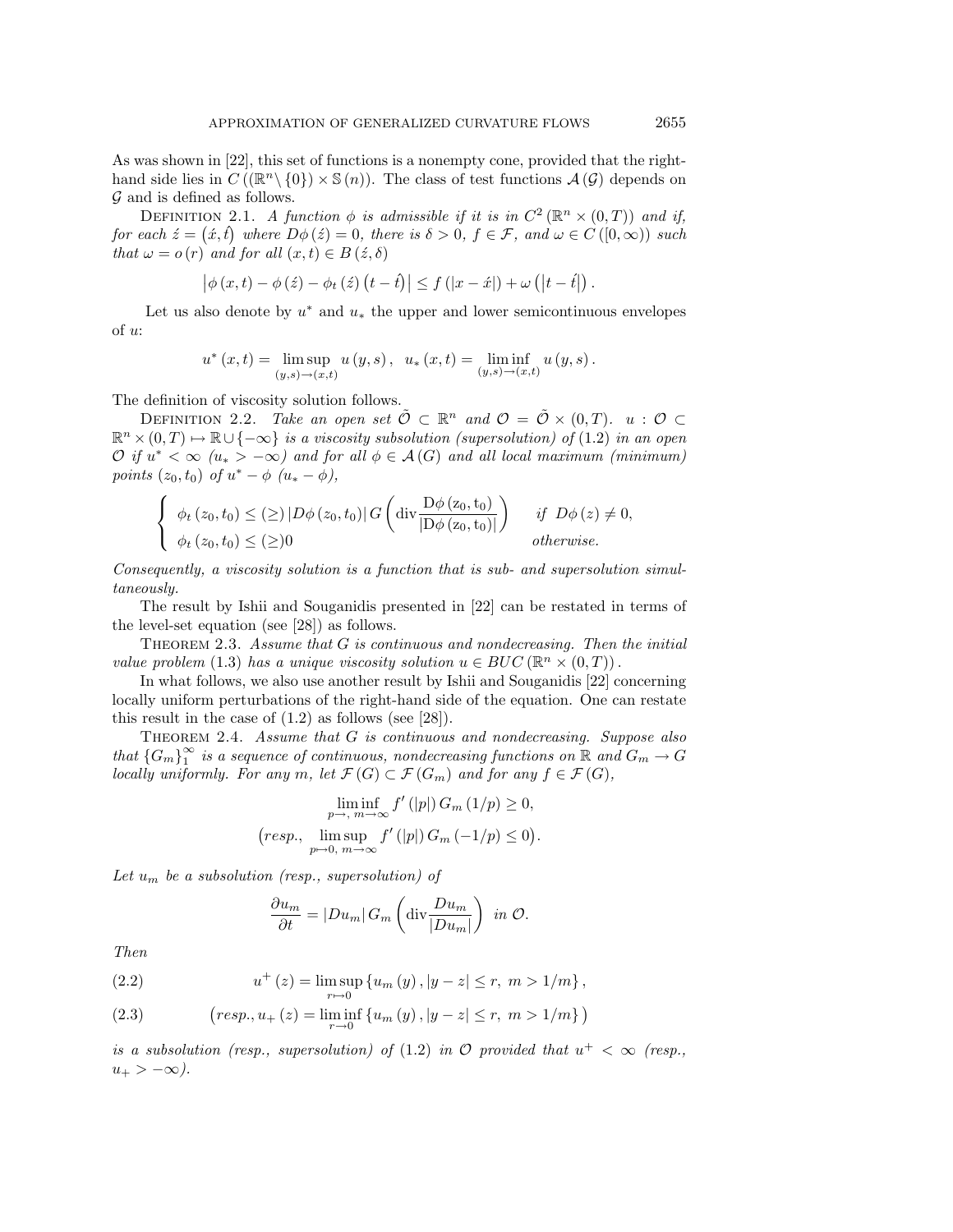## **3. A convolution-thresholding method for a generalized curvature flow.**

**3.1. Convergence of approximation schemes.** Here we make use of a theorem by Barles and Souganidis proved in [5]. In order to base the proof of our main result on this theorem, we follow Pasquignon [28] and restate it in terms of (1.2).

Let  $H(h)$  be the approximation operator, i.e.,

$$
u_{h}(x,(n+1) h) = H(h) u_{h}(x,nh) = H(h)^{n+1} u_{0}(x),
$$
  

$$
u_{h}(x,0) = u_{0}(x).
$$

DEFINITION 3.1.

1. Consistency.

An approximation operator  $H(h)$ ,  $h > 0$ , is consistent with (1.2) if for any  $\phi \in C^{\infty}(\overline{\Omega})$  and for any  $x \in \overline{\Omega}$ , the following holds:

(3.1) 
$$
\frac{(H(h)\phi)(x) - \phi(x)}{h} = |D\phi| G\left(\text{div}\frac{D\phi}{|D\phi|}\right) + o_x(1) \text{ for } D\phi \neq 0.
$$

If the convergence of  $o_x(1)$  is locally uniform on sets, where  $D\phi \neq 0$ , then  $H(h)$  is said to be uniformly consistent with the PDE.

2. Monotonicity.

An operator  $H(h)$ ,  $h > 0$ , is locally monotone if there exists  $r > 0$  such that for any functions  $u(y), v(y) \in \mathbb{B}(\overline{\Omega})$  with  $u \geq v$  on  $B(x,r) \setminus \{x\}$ , the following holds:

$$
H(h) u (y) \ge H(h) v (y) + o (h) ,
$$

where the convergence of  $o(h)$  is uniform on  $B(x,r) \setminus \{x\}.$ 3. Stability.

An approximation scheme H (h) is stable if  $H(h)^n u \in \mathbb{B}(\overline{\Omega})$  for every  $u \in$  $B(\overline{\Omega})$ ,  $n \in \mathbb{N}, h > 0$ , with a bound independent of h and n.

In this setting the result of Barles and Souganidis reads as follows.

THEOREM 3.2. Consider a monotone, stable approximation operator  $H(h)$  that commutes with additions of constants (i.e., H (h) ( $u + C$ ) = H (h)  $u+C$  for all  $C \in \mathbb{R}$ ) and is uniformly consistent with (1.2). Suppose also that

(3.2) 
$$
\lim_{h \to 0} \frac{H(h) (f(|x - x_0|)) (x_0)}{h} = 0
$$

for any  $f \in \mathcal{F}(G)$ . Then  $u_h(x, nh)$  converges locally uniformly to the unique viscosity solution  $u(x, t)$  of  $(1.2)$  as  $nh \mapsto t$ .

**3.2. Properties of** *H***.** We consider a convolution generated motion of a hypersurface in  $\mathbb{R}^n$  defined by (1.4) and the corresponding evolution of an initially bounded function  $g : \mathbb{R}^n \to \mathbb{R}$  defined by (1.5). Consider also the initial value problem (1.3) with given G and g. We are looking for such a thresholding function  $F$  in (1.4) so that  $H_{t/m}^{m} g(x)$  would converge (in some sense) to the unique viscosity solution of (1.3).

For example, set  $F(M_1, M_2) = M_1 - \frac{1}{2}$  and  $\tilde{\rho}_1(x) = \frac{1}{(4\pi)^{n/2}}e^{-x^2/4}$  to get corresponding operators  $\mathcal{H}_h$  and  $H(h)$  by (1.4) and (1.5). Then we get the Bence– Merriman–Osher procedure to which the main result of [15] applies, and  $H(h)^n u_0$ converges locally uniformly to the unique viscosity solution of  $(1.3)$  with  $G(k) = k$ .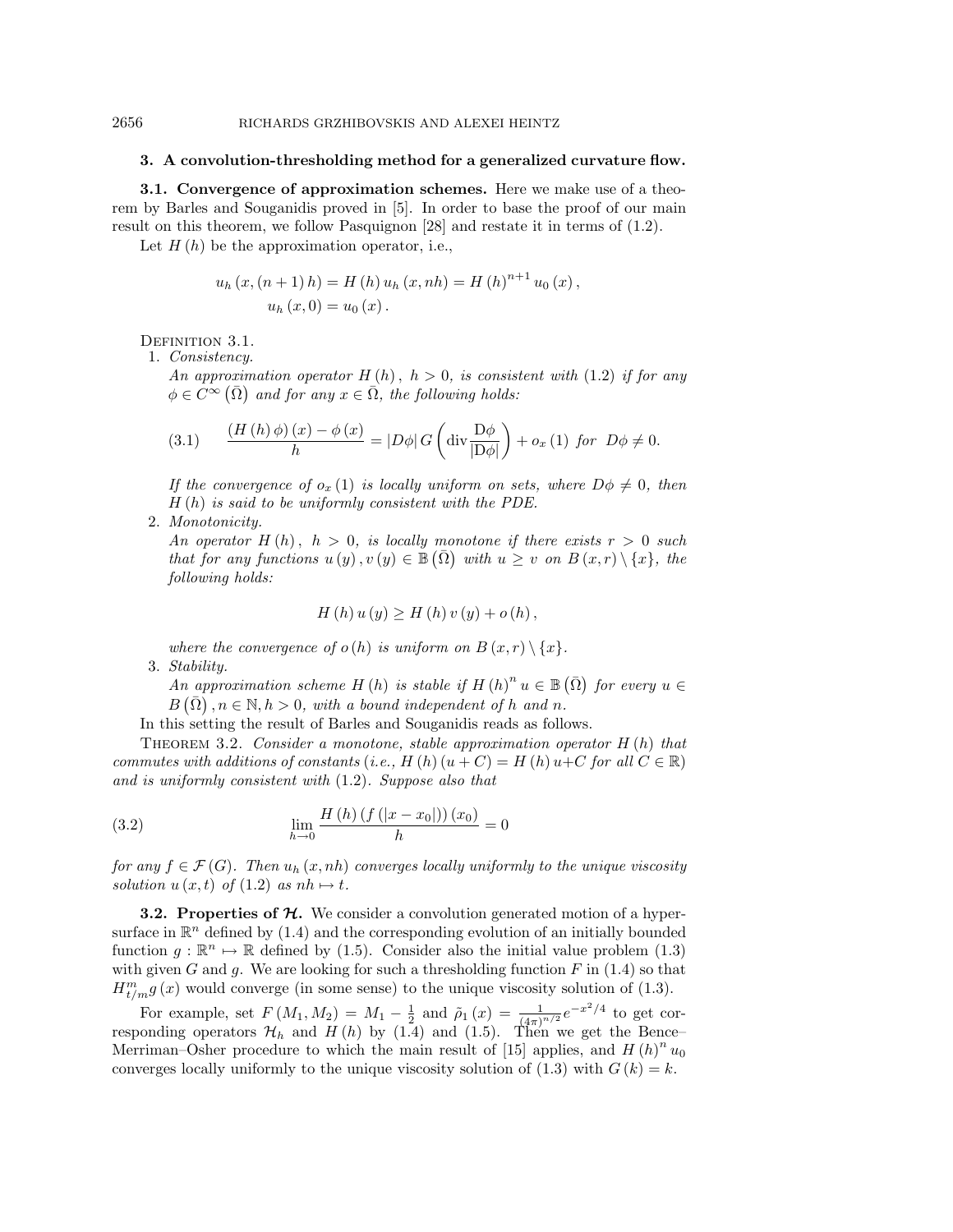We will see that it is necessary to compute two convolutions  $M_1$  and  $M_2$  and use the thresholding function depending on both these values to resolve the problem when  $G$  is not linear.

Let us now consider an operator  $H(h)$  defined by  $(1.5)$  with the help of an operator  $\mathcal{H}_h$  with an arbitrary thresholding function (1.4). We look for requirements on F sufficient to fulfill the conditions of Theorem 3.2.

Stability. Suppose  $u(x) \in \mathbb{B}(\mathbb{R}^n)$ . We show that  $H(h)$   $u \in \mathbb{B}(\mathbb{R}^n)$ . Intuitively, we require

$$
(\mathbf{3}.\mathbf{3}) \qquad \qquad \mathcal{H}_h \mathbb{R}^n = \mathbb{R}^n,
$$

$$
(3.4) \t\t\t\t\t\mathcal{H}_h \emptyset = \emptyset,
$$

and denote  $A = \max |u|$ . With these settings, we have  $[u \leq A] = \mathbb{R}^n$  and

$$
-A \le H(h) u(x) = \inf \{ \lambda \in \mathbb{R} : x \in \mathcal{H}_h [u \le \lambda] \} \le A.
$$

It remains to find out for which  $F$  the conditions  $(3.3)$  and  $(3.4)$  are satisfied. To do this, we substitute the corresponding sets into the definition of  $H$ :

$$
\mathcal{H}_h \mathbb{R}^n = \{x \in \mathbb{R}^n : F(M_1 \mathbb{R}^n (x, h), M_2 \mathbb{R}^n (x, h)) \ge 0\}
$$
  
= 
$$
\left\{x \in \mathbb{R}^n : F\left(\int_{\mathbb{R}^n} \rho_1 dx, \int_{\mathbb{R}^n} \rho_2 dx\right) \ge 0\right\} = \mathbb{R}^n
$$
  

$$
\mathcal{H}_h \emptyset = \{x \in \mathbb{R}^n : F(M_1 \emptyset (x, h), M_2 \emptyset (x, h)) \ge 0\}
$$
  
= 
$$
\{x \in \mathbb{R}^n : F(0, 0) \ge 0\} = \emptyset.
$$

Thus, the requirements on  $F$  become

$$
F\left(\int_{\mathbb{R}^n} \rho_1 dx, \int_{\mathbb{R}^n} \rho_2 dx\right) \ge 0,
$$
  

$$
F(0,0) < 0.
$$

*Monotonicity*. Let us now show that if  $\mathcal{H}_h$  satisfies the so-called inclusion principle, then  $H_h$  is monotonous.

LEMMA 3.3. Assume, that  $\mathcal{H}_h$  satisfies the inclusion principle, i.e.,

(3.5) 
$$
\forall C_1, C_2 \subseteq \mathbb{R}^n : C_1 \subseteq C_2 \text{ we have } \mathcal{H}_h C_1 \subseteq \mathcal{H}_h C_2;
$$

then  $H_h$  is monotone, that is,

$$
\forall u, v \in \mathbb{C}(\mathbb{R}^n) : v \leq u \text{ we have } H_h(v) \leq H_h(u).
$$

*Proof.* Suppose, there exists  $x_0$  s.t.  $H(h) u(x_0) < H(h) v(x_0)$ . We denote  $\lambda_1 =$  $H(h) u(x_0), \lambda_2 = H(h) v(x_0), \text{ and } \epsilon = \frac{\lambda_2 - \lambda_1}{2} > 0.$  Since

$$
\lambda_1 + \epsilon < \inf \left\{ \lambda \in \mathbb{R} : x_0 \in \mathcal{H}_h \left[ v \le \lambda \right] \right\},\
$$

we have  $x_0 \notin \mathcal{H}_h$   $[v \leq \lambda_1 + \epsilon],$  but

$$
\mathcal{H}_h\left[v\leq \lambda_1+\epsilon\right]\supseteq \mathcal{H}_h\left[u\leq \lambda_1+\epsilon\right].
$$

Therefore  $x_0 \notin \mathcal{H}_h$   $[u \leq \lambda_1 + \epsilon]$ , which contradicts the definition of  $\lambda_1$ .  $\Box$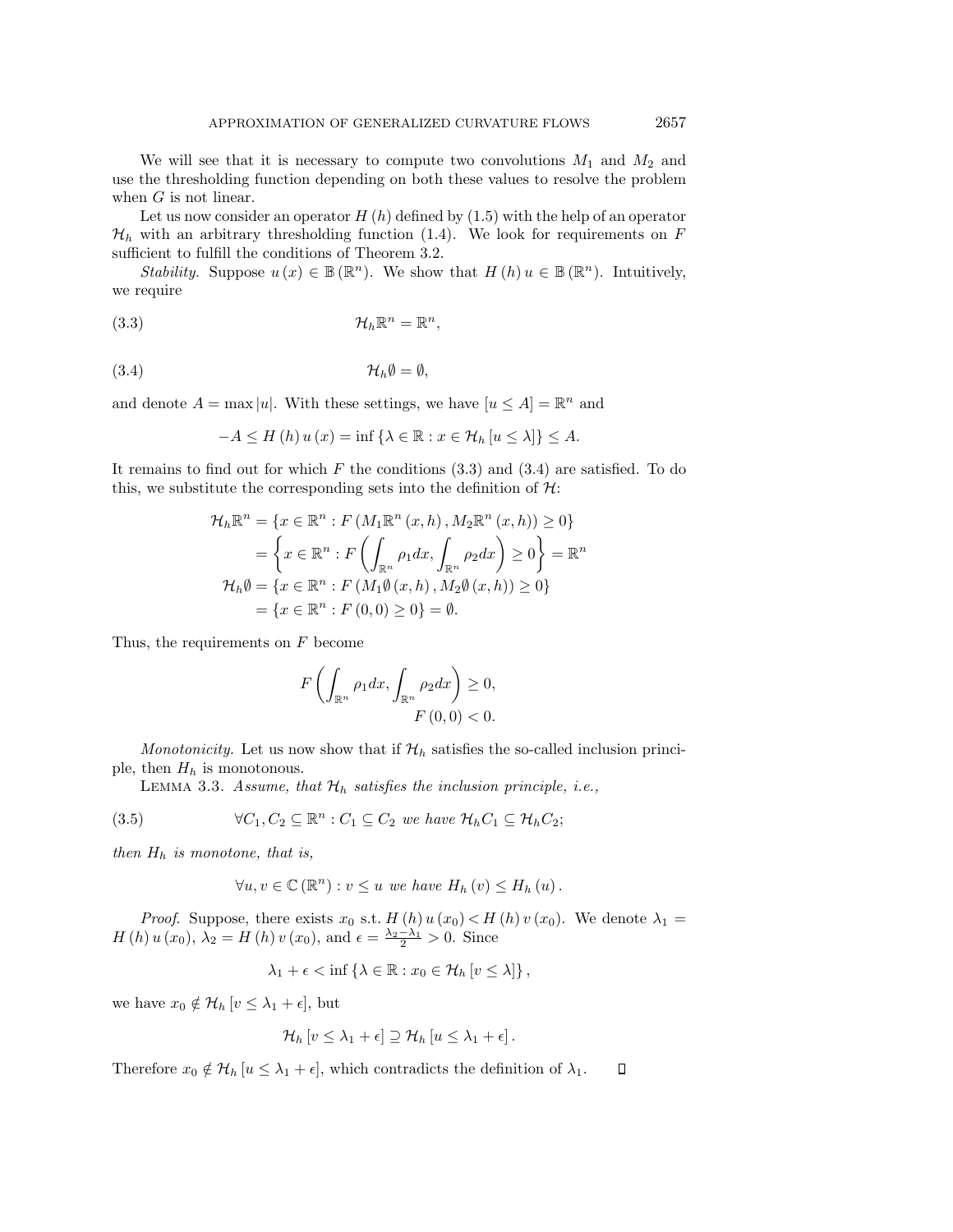Consistency. We sum up some calculations in the following lemma.

LEMMA 3.4. Let  $\phi \in C^{\infty}(\mathbb{R}^n)$   $\phi(0) = 0$  and  $D\phi(0) = (0, 0, \ldots, \beta)$ . Then the consistency of an operator  $H(h)$  with  $(1.3)$  is equivalent to

(3.6) 
$$
\gamma(h,0) = hG(-\Delta\gamma(h,0)) + o(h),
$$

where  $\Delta\gamma(h,0) = \sum_{i=1}^{n-1} \frac{\partial^2\gamma}{\partial x_i^2}(0)$  and  $x_n = \gamma(h,\acute{x})$  is a parameterization of the surface

$$
\{x \in \mathbb{R}^n : \phi(x) = H(h)\phi(0)\}
$$

near  $\acute{x} = 0$ .

We observe that in these settings  $-\Delta\gamma(h,0) \equiv k$  is the mean curvature of the graph of  $\gamma$  at the point  $(0, \gamma(h, 0))$ .

Proof. Without loss of generality, one can consider the consistency condition (3.1) only for  $\phi$  as in the statement. We rewrite (3.1) in a more convenient form:

(3.7) 
$$
(H(h)\phi)(0) = h |D\phi(0)| G\left(\text{div}\frac{D\phi}{|D\phi|}(0)\right) + o(h).
$$

We use the equality

$$
\operatorname{div}\left(\frac{D\phi}{|D\phi|}\right) = \frac{1}{|D\phi|} \sum_{i,j=1}^{n} \left(\delta_{i,j} - \frac{\phi_{x_i}\phi_{x_j}}{|D\phi|^2}\right) \phi_{x_i x_j}.
$$

Since  $\phi(0) = 0$  and  $\phi_{x_i}(0) = \delta_{ni}\beta$ ,

(3.8) 
$$
\begin{aligned}\n\text{div}\frac{D\phi}{|D\phi|}\Big|_{x=0} &= \frac{1}{\beta} \left[ \sum_{i=1}^{n} \phi_{x_i x_i} (0) - \frac{\phi_{x_n} (0) \phi_{x_n} (0)}{\beta^2} \phi_{x_n x_n} (0) \right] \\
&= \frac{1}{\beta} \Delta' \phi (0).\n\end{aligned}
$$

Here  $\Delta' \phi = \sum_{i=1}^{n-1} \phi_{x_i x_i}$ . Our next step is to take small  $\hat{x}$ , namely  $|\hat{x}| < Rh$ . For such  $\acute{x}$  we apply the inverse function theorem to  $\phi$ ,

(3.9) 
$$
H(h)\phi(0) = \phi(\acute{x}, \gamma(h, \acute{x})) = \phi(0) + \beta\gamma(h, 0) + O(h^{2}).
$$

Putting  $(3.9)$  and  $(3.8)$  into  $(3.7)$  we get

(3.10) 
$$
\gamma(h,0) = hG\left(\frac{1}{\beta}\Delta'\phi(0)\right) + o(h).
$$

Furthermore, differentiating both sides of  $H(h)\phi(0) = \phi(\acute{x}, \gamma(h, \acute{x}))$  gives

$$
\phi_{x_i} + \phi_{x_n} \gamma_{x_i} = 0,
$$
  

$$
\phi_{x_i x_j} + \phi_{x_i x_n} \gamma_{x_j} + \phi_{x_n x_j} \gamma_{x_i} + \phi_{x_n x_n} \gamma_{x_j} \gamma_{x_i} + \phi_{x_n} \gamma_{x_i x_j} = 0
$$

for  $j, i = 1, \ldots, n-1$ . We deduce  $\gamma_{x_i}(h, 0) = 0$  from the first equality and rewrite the second one for  $i = j$ ,

$$
\phi_{x_j x_j} (0) + \phi_{x_n} (0) \gamma_{x_j x_j} (h, 0) = 0.
$$

After a summation over  $j$  this becomes

$$
\frac{1}{\beta}\Delta^{'}\phi(0)=-\Delta\gamma(h,0).
$$

It remains to put this relation into (3.10) to get the desired equality (3.6). $\Box$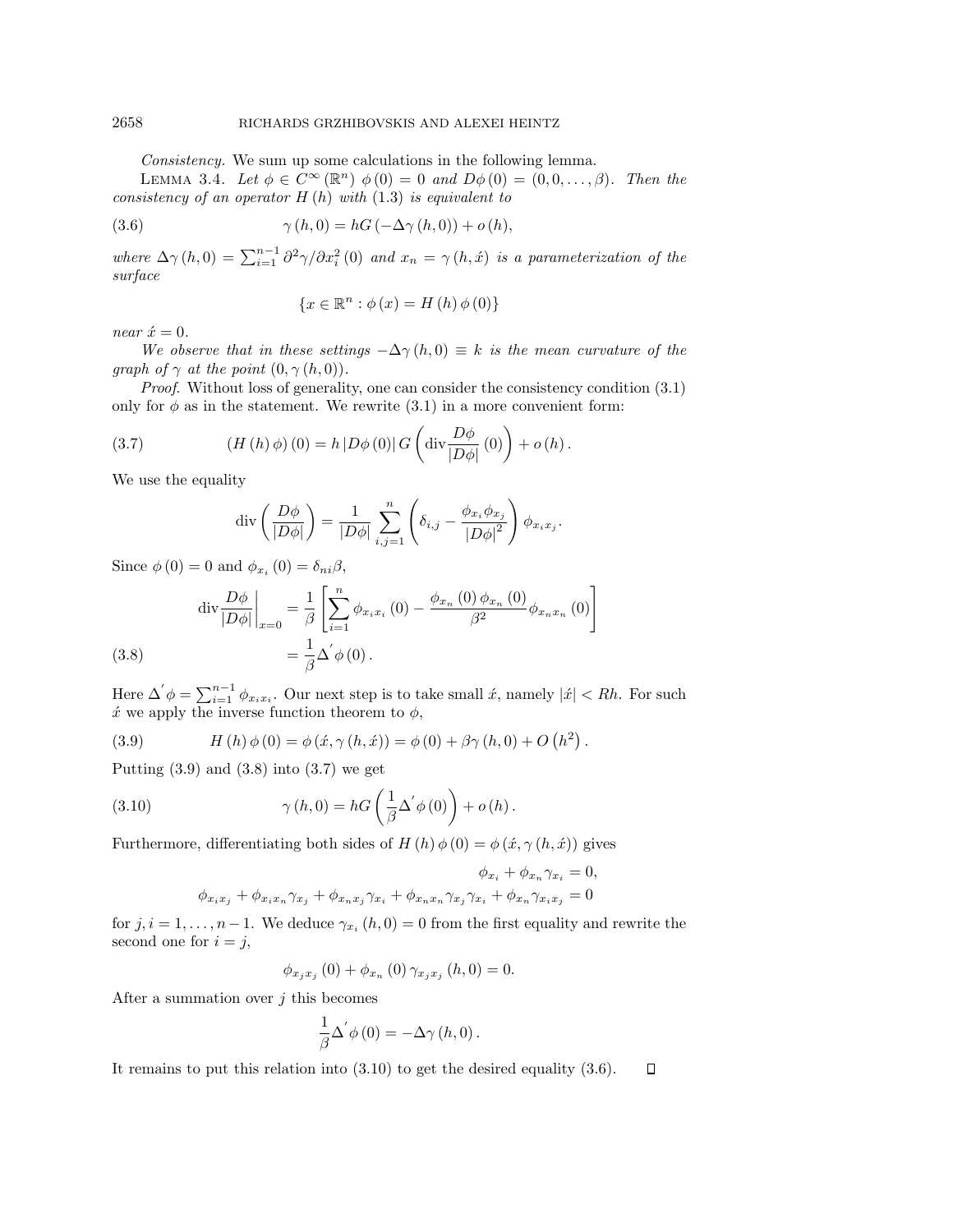**3.3. The convergence result for general** *G***.** In this subsection we construct the thresholding function  $F(M_1, M_2)$  and show that the corresponding convolution thresholding scheme (1.4), (1.5) converges to the viscosity solution  $u(x, t)$  of (1.3),

$$
H_{\frac{t}{m}}^{m}g(x) \to u(x,t) \text{ as } m \to \infty.
$$

We start with  $F(M_1C(x, h), M_2C(x, h))$ , where

$$
M_iC(x,h) = \int_C \rho_i(x-y) \, dy.
$$

For each  $\rho_i$  we expand this integral into the power series in h (see (3.19)), i.e.,

(3.11) 
$$
M_i [\phi \le H(h) \phi(0)] (0, h) = A_i + \sqrt{h} v C_i + \sqrt{h} \Delta \gamma (h, 0) B_i + O(h^{3/2}),
$$

where

(3.12) 
$$
A_{i} = \int_{\mathbb{R}^{n-1}} \int_{-\infty}^{0} \rho_{i}(|y|) dy_{n} d\acute{y},
$$

(3.13) 
$$
B_i = \frac{1}{2} \int_{\mathbb{R}^{n-1}} y_k^2 \rho_i \left( \dot{y}, 0 \right) d\dot{y},
$$

(3.14) 
$$
C_i = \int_{\mathbb{R}^{n-1}} \rho_i(\acute{y}, 0) \, d\acute{y},
$$

and  $i = 1, 2$ . This is a system of linear algebraic equations for  $\Delta \gamma(h, 0)$  and v. We choose the kernels so that the determinant of this system is positive,

$$
D = C_1 B_2 - C_2 B_1 > 0,
$$

denote  $N_i = M_i [\phi \le H(h) \phi(0)] (0, h) - A_i$ , and write the solution

$$
v = \frac{\gamma(h,0)}{h} = \frac{1}{\sqrt{h}} \frac{N_1 B_2 - N_2 B_1}{C_1 B_2 - C_2 B_1} + O(h),
$$
  

$$
\Delta \gamma(h,0) = \frac{1}{\sqrt{h}} \frac{N_2 C_1 - N_1 C_2}{C_1 B_2 - C_2 B_1} + O(h).
$$

Lemma 3.4 implies that the operator  $H$  is consistent with the PDE in  $(1.3)$  if we take

(3.15) 
$$
F(N_1, N_2) = v - G(-\Delta \gamma (h, 0))
$$

$$
= \frac{1}{\sqrt{h}} \frac{N_1 B_2 - N_2 B_1}{D} - G\left(\frac{1}{\sqrt{h}} \frac{N_1 C_2 - N_2 C_1}{D}\right).
$$

In the case of the thresholding function of one variable, the inclusion principle (3.5) holds for  $H$  when  $F$  is nondecreasing. In the case of two variables we require

(3.16) 
$$
\frac{\partial F}{\partial N_1} = \frac{B_2}{D} - \frac{C_2}{D} G' \ge 0,
$$

(3.17) 
$$
\frac{\partial F}{\partial N_2} = -\frac{B_1}{D} + \frac{C_1}{D}G' \ge 0.
$$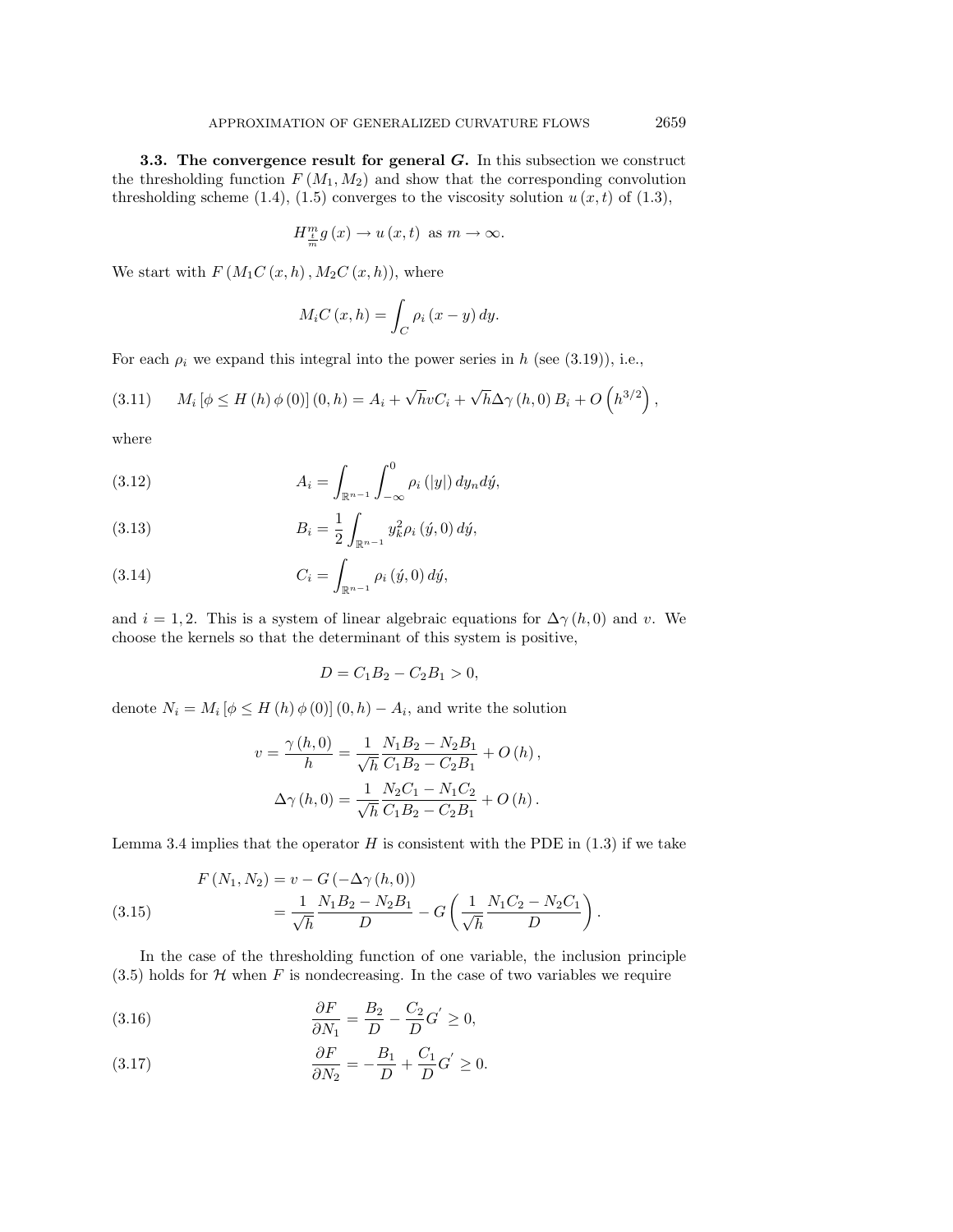This implies

(3.18) 
$$
\frac{B_1}{C_1} \le G' \le \frac{B_2}{C_2}.
$$

Therefore, for awhile we restrict ourselves with G having a bounded and positive derivative. Comparing (3.14) with (3.13) one sees that it is possible to make the lower bound in  $(3.18)$  small by choosing  $\rho_1$  with mass concentration close to the origin. The upper bound will be large if the mass of  $\rho_2$  is concentrated relatively far from the origin.

Next, we state some auxiliary results.

LEMMA 3.5. Suppose  $(3.16)$  and  $(3.17)$  hold and  $H$  is defined by  $(1.4)$ ; then for all  $h \in \mathbb{R}_+$ ,

- 1.  $\mathcal{H}(h)$   $(\mathbb{R}^n) = \mathbb{R}^n$ ,  $\mathcal{H}(h)$   $(\emptyset) = \emptyset$ , 2. for all  $a, b \in \mathbb{X} : a \subseteq b \Rightarrow \mathcal{H}(h) \mid a \subseteq \mathcal{H}(h) \mid b$ . Proof.
- 1. It is enough to show that  $F\left(M_1(\mathbb{R}^n)(x,h), M_2(\mathbb{R}^n)(x,h)\right) \geq 0$ , and  $F\left(M_1(\mathbb{R}^n)(x,h)\right)$  $(\emptyset)$   $(x,h)$ ,  $M_2(\emptyset)$   $(x,h)$   $(x,h)$   $(0,0)$ . First we observe that  $F(A_1,A_2) = 0$ ,  $M_i(\mathbb{R}^n)(x,h)$  $\geq A_i$ , and  $M_i(\emptyset)(x,h)=0 < A_i$ . This, together with  $\frac{\partial F}{\partial N_i} > 0$ , gives the desired inequalities.
- 2. Since  $M_i(b) \geq M_i(a), F(M_1(b), M_2(b)) \geq F(M_1(a), M_2(a)),$  therefore  $[F(M_1(a), M_2(a)) \geq 0] \subseteq [F(M_1(b), M_2(b)) \geq 0]$ , which is equivalent to  $\mathcal{H}(h)$   $a \subseteq \mathcal{H}(h)$   $b$ .  $\Box$

PROPOSITION 3.6. Define H by (1.5) and H by (1.4); then for each  $h > 0$  and  $u \in \mathbb{B}(\mathbb{R}^n)$  one has  $H(h)$   $u \in \mathbb{B}(\mathbb{R}^n)$ .

*Proof.* Without loss of generality we assume that  $S_1 \leq u(x) \leq S_2$  for some  $S_1, S_2 \in \mathbb{R}$ . From

$$
\forall h \in \mathbb{R}_{+} \quad \mathcal{H}(h) \left( \mathbb{R}^{n} \right) = \mathbb{R}^{n} \text{and } \mathcal{H}(h) \left( \emptyset \right) = \emptyset
$$

it follows that  $x \in \mathcal{H}(h)$  [ $u \leq S_2$ ] and  $x \notin \mathcal{H}(h)$  [ $u \leq S_1$ ]. Therefore, we see that

$$
S_1 \leq H(h) u(x) = \inf \{ \lambda \in \mathbb{R} : x \in \mathcal{H}(h) [u \leq \lambda] \} \leq S_2.
$$

With the results above, we are ready to state the convergence of the approximations  $H(t/m)^m g$  to the unique viscosity solution of (1.3).

THEOREM 3.7. Let  $H(h)$  be defined by

$$
[H(h) u](x) = \sup \{ \lambda \in \mathbb{R} : x \in \mathcal{H}_h [u \ge \lambda] \}
$$

with

$$
\mathcal{H}_h C = \{ x \in \mathbb{R}^n : F(M_1(C)(x,h), M_2(C)(x,h)) \ge 0 \},\,
$$

where

$$
F(N_1, N_2) = \frac{1}{\sqrt{h}} \frac{N_1 B_2 - N_2 B_1}{D} - G\left(\frac{1}{\sqrt{h}} \frac{N_2 C_1 - N_1 C_2}{D}\right),
$$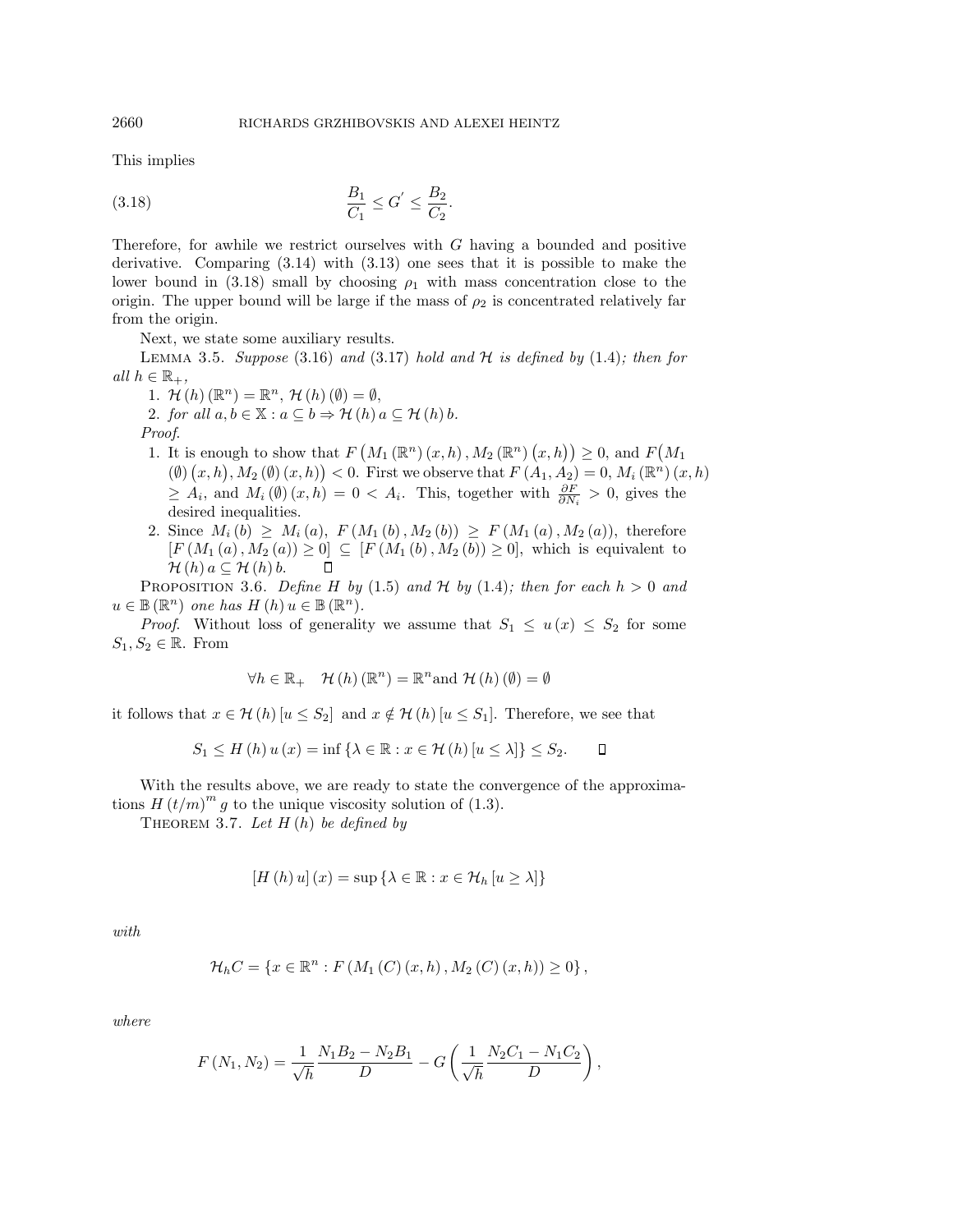and where  $\tilde{\rho}_1, \tilde{\rho}_2$  have compact support and G is continuous nondecreasing satisfying (3.18). Then

$$
H_{t/m}^{m}g\left(x\right)\to u\left(x,t\right)
$$

locally uniformly when  $m \to \infty$ . Here  $u(x,t)$  is the unique viscosity solution of (1.3) with G satisfying  $(3.18)$ .

*Proof.* Our aim is to show here that the operator  $H(h)$  satisfies the conditions of Theorem 3.2. The *monotonicity* of  $H_h$  is ensured by Lemmas 3.3 and 3.5.

The *stability* of H is exactly the result of Proposition 3.6:  $H(h) u \in \mathbb{B}(\overline{\Omega})$ .

Another requirement in Theorem 3.2 is that  $H(h)$  must commute with the addition of constants, i.e.,

$$
\forall a \in \mathbb{R} \quad H(h)(u(x) + a) = H(h)u(x) + a.
$$

This follows from the very definition of  $H(h)$ :

$$
H(h) (u (x) + a) = \inf \{ \lambda \in \mathbb{R} : x \in \mathcal{H}(h) [u (x) + a \le \lambda] \}
$$
  
=  $\inf \{ \beta + a \in \mathbb{R} : x \in \mathcal{H}(h) [u (x) \le \beta] \} = H(h) u (x) + a$ .

The operator  $H(h)$  has to fulfill (3.2) as well. The limit we are interested in is

$$
\lim_{h \to 0} \frac{H(h) u(x_0)}{h} = 0
$$

for u of the form  $u(x) = f(|x-x_0|)$ , where  $f \in C^2([0,\infty))$  with  $f(0) = f'(0) =$  $f''(0) = 0$  and  $f''(r) > 0$  for  $r > 0$ .

It is enough to show that this is true for  $x_0 = 0$ . First, we observe that  $\mathcal{H}_h^{-1}$  [{0}] =  ${u \leq \lambda_1}$ , where  $\lambda_1 = H(h) u(0)$ . Since both  $\rho_1$  and  $\rho_2$  have compact support, we can be sure that there exists R s.t.  $\{|x| \leq R\}$ √ re that there exists R s.t.  $\{|x| \le R\sqrt{h}\} \supseteq H_h^{-1}[\{0\}]$ . Now we observe, that  $\{|x| \le R\sqrt{h}\} = \{u \le \lambda_2\}$  for some  $\lambda_2 > \lambda_1$ . From the latter equality we deduce  $\lambda_2 = O(h^{3/2})$  and conclude with

$$
\lim_{h \to 0} \frac{H(h) u(x_0)}{h} \le \lim_{h \to 0} \frac{O(h^{3/2})}{h} = 0.
$$

To show that our approximation operator is consistent with the PDE, we use Lemma 3.4. It is enough to prove the following:

$$
\gamma(h,0) = hG(-\Delta\gamma(h,0)) + o(h),
$$

where  $x_n = \gamma(h, \dot{x})$  is a parameterization of the surface

$$
\{x \in \mathbb{R}^n : u(x) = H(h) u(0)\}\
$$

near  $\acute{x} = 0$ . To show this, we use the fact that

$$
F(M_1[u \le \mu], M_2[u \le \mu])|_{x=0} = 0.
$$

We begin by writing the expressions for  $M_i$  in detail: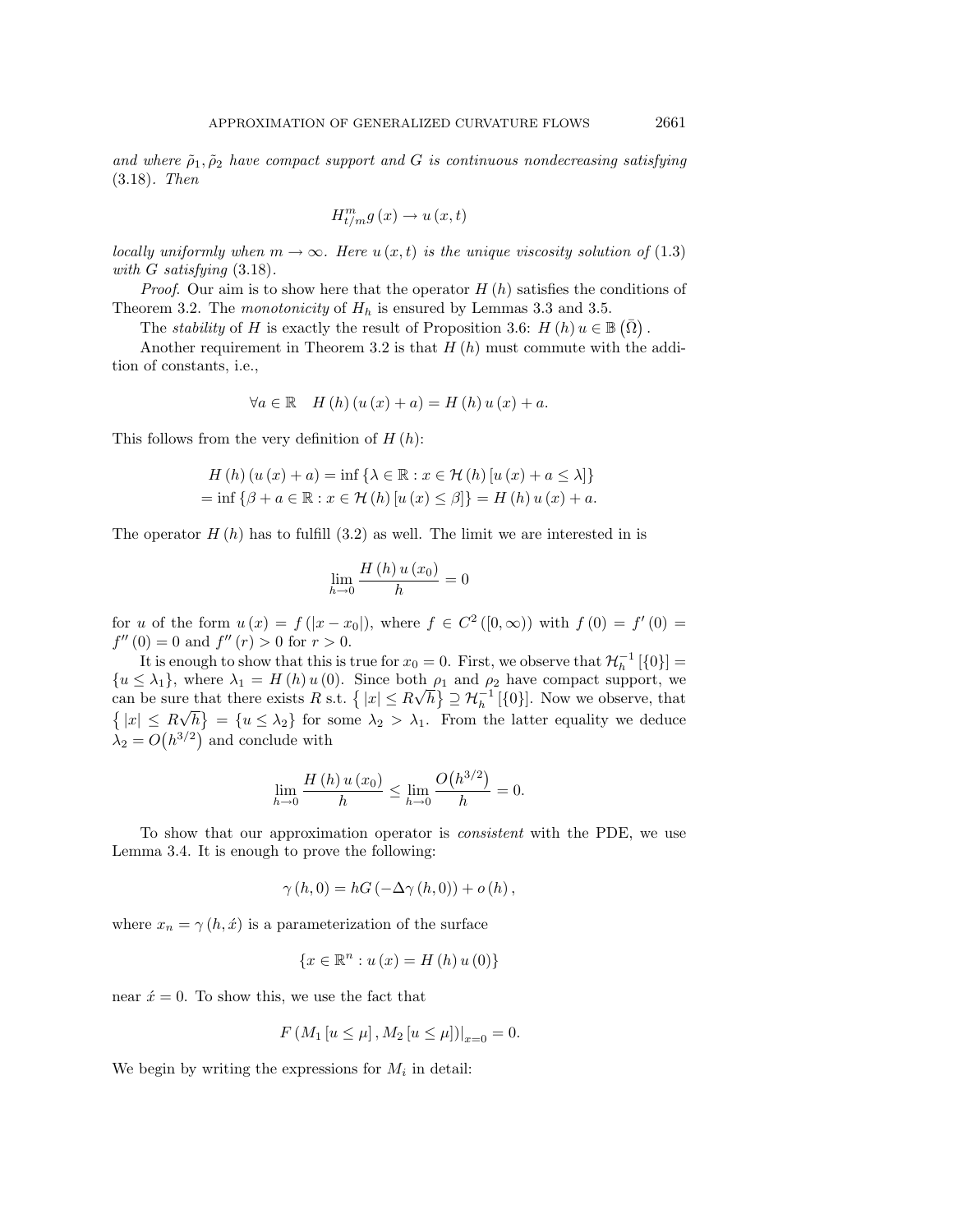2662 RICHARDS GRZHIBOVSKIS AND ALEXEI HEINTZ

$$
M_i = \left(\chi_{[u \le \mu]} \star \frac{1}{h^{n/2}} \rho_i \left(\frac{|\cdot|}{\sqrt{h}}\right)\right)(0) = \int_{\mathbb{R}^n} \chi_{[u \le \mu]}(y) \frac{1}{h^{n/2}} \rho_i \left(\frac{|y|}{\sqrt{h}}\right) dy
$$
  
= 
$$
\int_{\mathbb{R}^{n-1}} \int_{-\infty}^{\gamma(h,\hat{y})} \frac{1}{h^{n/2}} \rho_i \left(\frac{|y|}{\sqrt{h}}\right) dy_n d\hat{y} = A_i + \int_{\mathbb{R}^{n-1}} \int_0^{(1/\sqrt{h})\gamma(h,\sqrt{h}\hat{y})} \rho_i(|y|) dy_n d\hat{y}.
$$

Here  $A_i$  is given by (3.12). Expanding  $\gamma(h, \sqrt{h}\hat{y})$  in the Taylor series with respect to the spatial variables (keeping  $h$  as a parameter) we get

$$
\frac{1}{\sqrt{h}}\gamma\left(h,\sqrt{h}\dot{y}\right) = \sqrt{h}\frac{\gamma\left(h,0\right)}{h} + \frac{\sqrt{h}}{2}\sum_{i,j=1}^{n-1}\gamma_{y_iy_j}\left(h,0\right)y_iy_j + \frac{h}{6}\sum_{i,j,l=1}^{n-1}\gamma_{y_iy_jy_l}\left(h,0\right)y_iy_jy_l + O\left(h^{3/2}\dot{y}^4\right).
$$

Observing that  $\gamma(h, 0) = O(\sqrt{h})$ , we denote  $\frac{\gamma(h, 0)}{h} = v$ . The expression for  $M_i$  becomes

$$
M_{i} = A_{i} + \int_{\mathbb{R}^{n-1}} \rho_{i}(\acute{y}, 0) \left[ \sqrt{h}v + \frac{\sqrt{h}}{2} \sum_{i,j=1}^{n-1} \gamma_{y_{i}y_{j}}(h, 0) y_{i}y_{j} + O\left(h^{3/2}\acute{y}^{4}\right) \right] dy_{n} d\acute{y}
$$
  
(3.19) =  $A_{i} + \sqrt{h}vC_{i} + \sqrt{h}\Delta\gamma(h, 0) B_{i} + O\left(h^{3/2}\right),$ 

where we have used the fact that  $\rho_i(x, x_n)$  is smooth and radially symmetric, in particular,

$$
\frac{\partial \rho_i}{\partial x_n}(\acute{x},0) = 0.
$$

The constants  $B_i, C_i$  depend only on  $\rho_i$  and are given by (3.13) and (3.14).

Remark 1. At this point it is easy to see that a scheme with a thresholding depending only on one variable can be consistent with the PDE (1.2) only in the case of linear G. The thresholding condition becomes

$$
F\left(A+\sqrt{h}vC+\sqrt{h}\Delta\gamma\left(h,0\right)B+O\left(h^{3/2}\right)\right)=0.
$$

As was required by the inclusion principle, the function  $F$  is nondecreasing. This implies

$$
A + \sqrt{h}vC + \sqrt{h}\Delta\gamma(h,0)B + O\left(h^{3/2}\right) = a,
$$

where a is the unique solution of  $F(a) = 0$ . Thus

$$
v = \frac{\gamma(h,0)}{h} = -\frac{B}{C}\Delta\gamma(h,0) - \frac{a-A}{\sqrt{h}C} + o\left(\sqrt{h}\right).
$$

Comparing this relationship with the one in Lemma 3.4, we see that the only  $G$ 's we can resolve by thresholding depending on one variable are the linear ones:  $G(k)$  =  $\mathrm{const}\cdot k+\mathrm{const.}$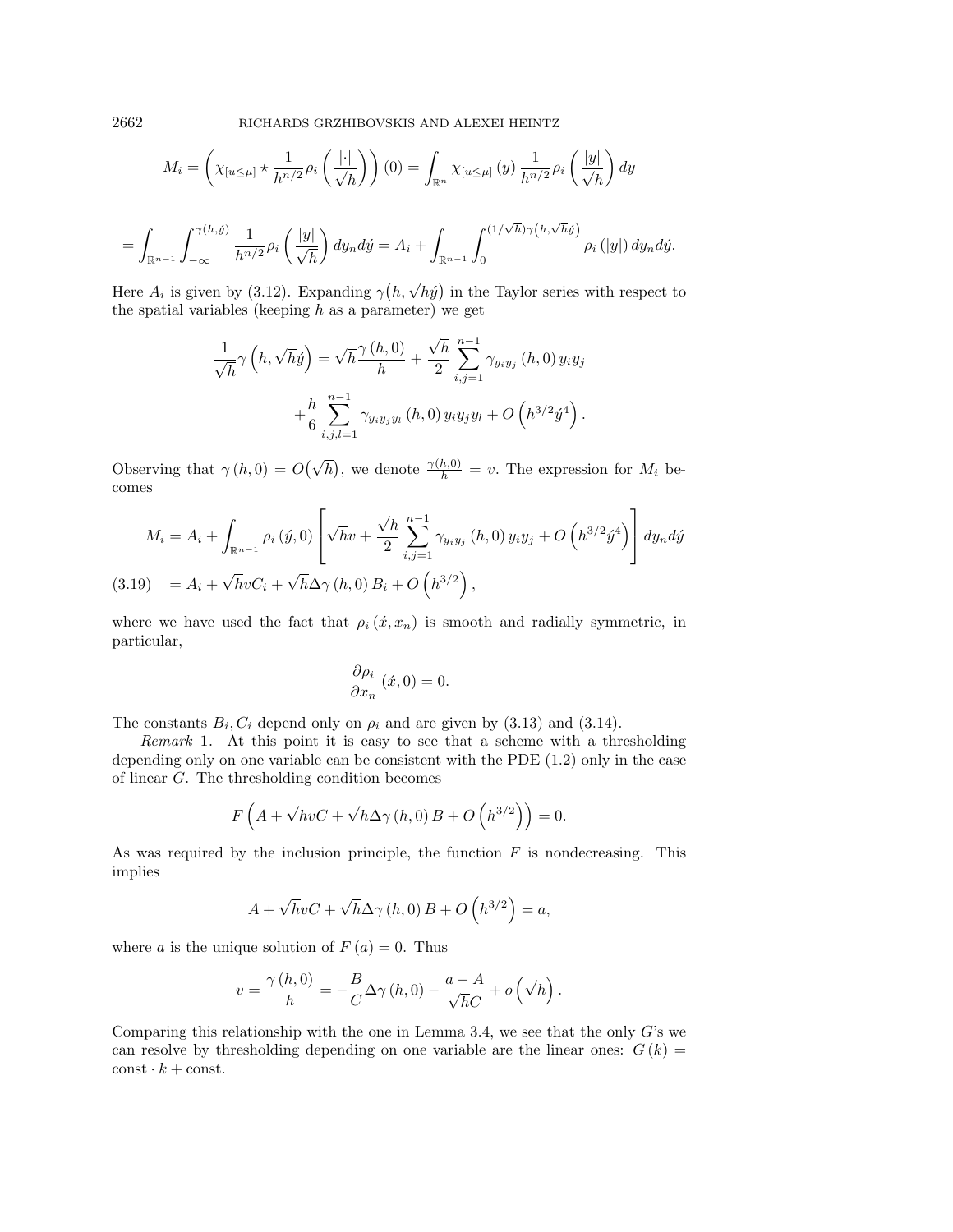Let us denote here  $k = \Delta \gamma(h, 0)$ .

Now we can express v and k in terms of  $M_i$  and constants  $A_i, B_i$ , and  $C_i$ :

$$
v = \frac{1}{\sqrt{h}} \frac{N_1 B_2 - N_2 B_1}{C_1 B_2 - C_2 B_1} + O(h),
$$
  

$$
k = \frac{1}{\sqrt{h}} \frac{N_2 C_1 - N_1 C_2}{C_1 B_2 - C_2 B_1} + O(h).
$$

Since  $F(M_1, M_2) = v - G(-k) = 0$ , we have

$$
\gamma(h,0) = hG(-\Delta\gamma(h,0)) + o(h).
$$

Remark 2. As was already mentioned above, convolution kernels  $\tilde{\rho}_i$  can also be taken with unbounded support. For example, the exponential decay for large arguments is sufficient in order for Theorem 3.7 to hold.

The requirement (3.18) is quite restrictive. Our next result shows that it is enough to take  $G_{\epsilon}$  satisfying (3.18) and uniformly close to G in order to approximate the solutions of (1.3).

PROPOSITION 3.8. Suppose  $G_{\epsilon}$ , G are continuous and  $G_{\epsilon} \to G$  uniformly on  $\mathbb R$ as  $\epsilon \to 0$ . Then  $\mathcal{F}(G) = \mathcal{F}(G_{\epsilon})$ .

*Proof.* Suppose  $f \in \mathcal{F}(G)$ . It means that  $f(0) = f'(0) = f''(0)$ ,  $f(r) > 0$  for  $r > 0$ , and

$$
\lim_{p \to 0} f'(p) G\left(\frac{1}{p}\right) = \lim_{p \to 0} f'(p) G\left(\frac{-1}{p}\right) = 0.
$$

Since  $G_{\epsilon} \to G$  uniformly,  $G(k) = G_{\epsilon}(k) + o_{\epsilon}(1) \alpha(k)$ , where  $\alpha \in \mathbb{B}(\mathbb{R})$ . We write

$$
0 = \lim_{p \to 0} f'(p) G\left(\frac{1}{p}\right)
$$
  
= 
$$
\lim_{p \to 0} f'(p) \left( G_{\epsilon}\left(\frac{1}{p}\right) + o_{\epsilon}(1) \alpha\left(\frac{1}{p}\right) \right) = \lim_{p \to 0} f'(p) G_{\epsilon}\left(\frac{1}{p}\right)
$$

to see that  $f \in \mathcal{F}(G_{\epsilon}).$ 

The proof of the reverse inclusion is analogous.  $\Box$ 

LEMMA 3.9. Suppose  $G_{\epsilon}$ , G are nondecreasing continuous and  $G_{\epsilon} \to G$  uniformly on R as  $\epsilon \to 0$ . Suppose also that for each  $\epsilon > 0$  the operator  $H_{\epsilon}$  is monotone, stable, commuting with additions of constants, and consistent with

(3.20) 
$$
\frac{\partial u_{\epsilon}}{\partial t} = |Du_{\epsilon}| G_{\epsilon} \left( \text{div} \frac{\text{D}u_{\epsilon}}{|\text{D}u_{\epsilon}|} \right).
$$

Additionally, let the following limit hold:

(3.21) 
$$
\lim_{h \to 0} \frac{H_h(h) (f(|x - x_0|)) (x_0)}{h} = 0
$$

for each  $f \in \mathcal{F}(G)$ . Then

$$
H_{t/m}^{m}(t/m) u_0(x) \rightarrow u(x,t)
$$

locally uniformly as  $m \to \infty$ , where  $u(x, t)$  is the unique viscosity solution of (1.3).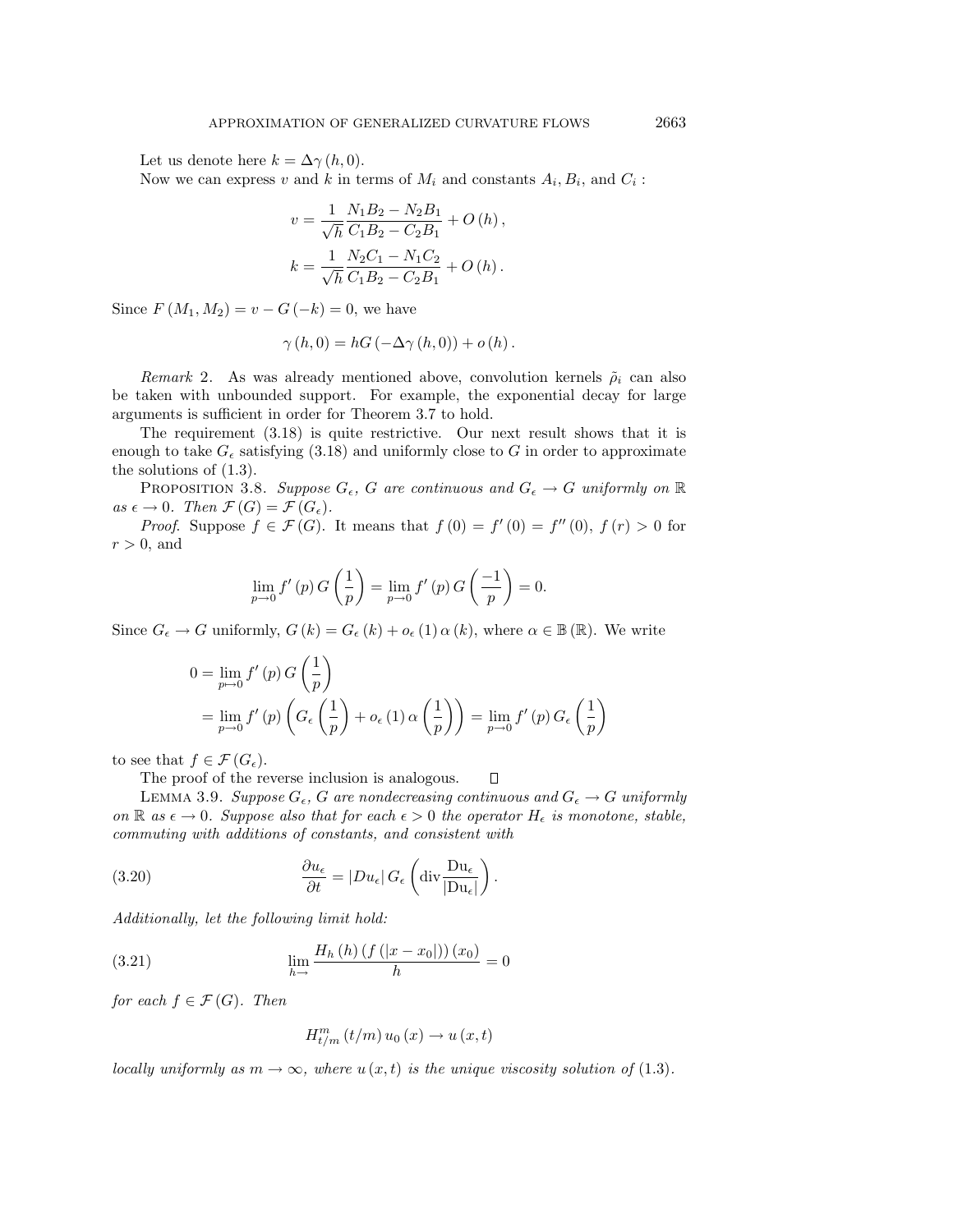*Proof.* We show here that the operator  $H_h(h)$  satisfies the conditions of Theorem 3.2. This operator commutes with additions of constants and satisfies limit (3.21) by the assumption. Since the operator  $H_{\epsilon}$  is stable for all  $\epsilon > 0$ , it is particularly stable for  $\epsilon = h$  for each  $h > 0$ .

Since the operator  $H_{\epsilon}$  is monotonic for all  $\epsilon > 0$ , it is particularly monotonic for  $\epsilon = h$  for each  $h > 0$ .

We have to show consistency; i.e., for each  $\phi \in C^{\infty}(\mathbb{R}^n)$  at each point where  $|D\phi| \neq 0,$ 

(3.22) 
$$
H_h(h)\phi(x) - \phi(x) = h|D\phi(x)|G\left(\text{div}\frac{D\phi(x)}{|D\phi(x)|}\right) + o(h)
$$

has to hold. Since the operator  $H_{\epsilon}$  is consistent with (3.20) and  $G_h(k) = G(k) +$  $o_h(1) \alpha(k)$  for some  $\alpha \in \mathbb{B}(\mathbb{R})$ , we write

$$
H_h(h)\phi(x) - \phi(x) = h|D\phi(x)|G_h\left(\text{div}\frac{D\phi(x)}{|D\phi(x)|}\right) + o(h)
$$

$$
= h|D\phi(x)|\left(G\left(\text{div}\frac{D\phi(x)}{|D\phi(x)|}\right) + o_h(1)\alpha\left(\text{div}\frac{D\phi(x)}{|D\phi(x)|}\right)\right) + o(h)
$$

$$
= h|D\phi(x)|G\left(\text{div}\frac{D\phi(x)}{|D\phi(x)|}\right) + o(h);
$$

here  $o_h(1) \rightarrow 0$  as  $h \rightarrow 0$ .  $\Box$ 

THEOREM 3.10. Consider a convolution-thresholding scheme

$$
H_{\epsilon}(h) u(x) = \inf \{ \lambda \in \mathbb{R} : x \in \mathcal{H}_{\epsilon}(h) [u \le \lambda] \},
$$
  

$$
\mathcal{H}_{\epsilon}(h) C = \{ x \in \mathbb{R}^n : F_{\epsilon}(M_1(C)(x, h), M_2(C)(x, h)) \ge 0 \},
$$

where the thresholding function  $F_{\epsilon}(M_1, M_2)$  is chosen so that the scheme is monotone and consistent with (3.20) and the convolution kernels have compact support. If  $G_{\epsilon} \rightarrow$ G uniformly, then

$$
H_{t/m}^{m}(t/m) u_0(x) \rightarrow u(x,t)
$$

locally uniformly as  $m \to \infty$ , where  $u(x,t)$  is the unique viscosity solution of (1.3).

Proof. The convergence follows form Lemma 3.9 if we show that the limit  $(3.21)$ holds. Let us set  $x_0 = 0$ ; then the set  $[f(|x|) \leq \lambda]$  is a ball centered at the origin with radius  $O(\lambda^{1/3})$ . We denote  $H_h(h) f(0) = \lambda_1$ . Observe that  $\lambda_1$  can be characterized as a number for which  $\mathcal{H}_h(h)[f \leq \lambda_1] = \{0\}$ . Since we know that  $F_h(A_1, A_2) > 0$ , the radius of  $[f \leq \lambda_1]$  must be less than or equal to the radius of the greatest support √ of the kernel:  $O(\lambda_1^{1/3}) \leq R$ h. From this inequality we deduce  $H_h(h) f(0) = \lambda_1 \leq$  $O(n^{3/2})$ . This establishes the desired limit (3.21).  $\Box$ 

Let us now consider the particular interesting case with  $G(k) = k |k|^{\alpha-1}$  with  $\alpha > 1$ . We set

$$
G_m(k) = \begin{cases} (1 - \alpha) m^{\alpha} + \alpha m^{\alpha - 1}k & \text{for } k < -n, \\ m^{1 - \alpha}k & \text{for } |k| < 1/n, \\ -(1 - \alpha) m^{\alpha} + \alpha m^{\alpha - 1}k & \text{for } k > n, \\ k |k|^{\alpha - 1} & \text{elsewhere.} \end{cases}
$$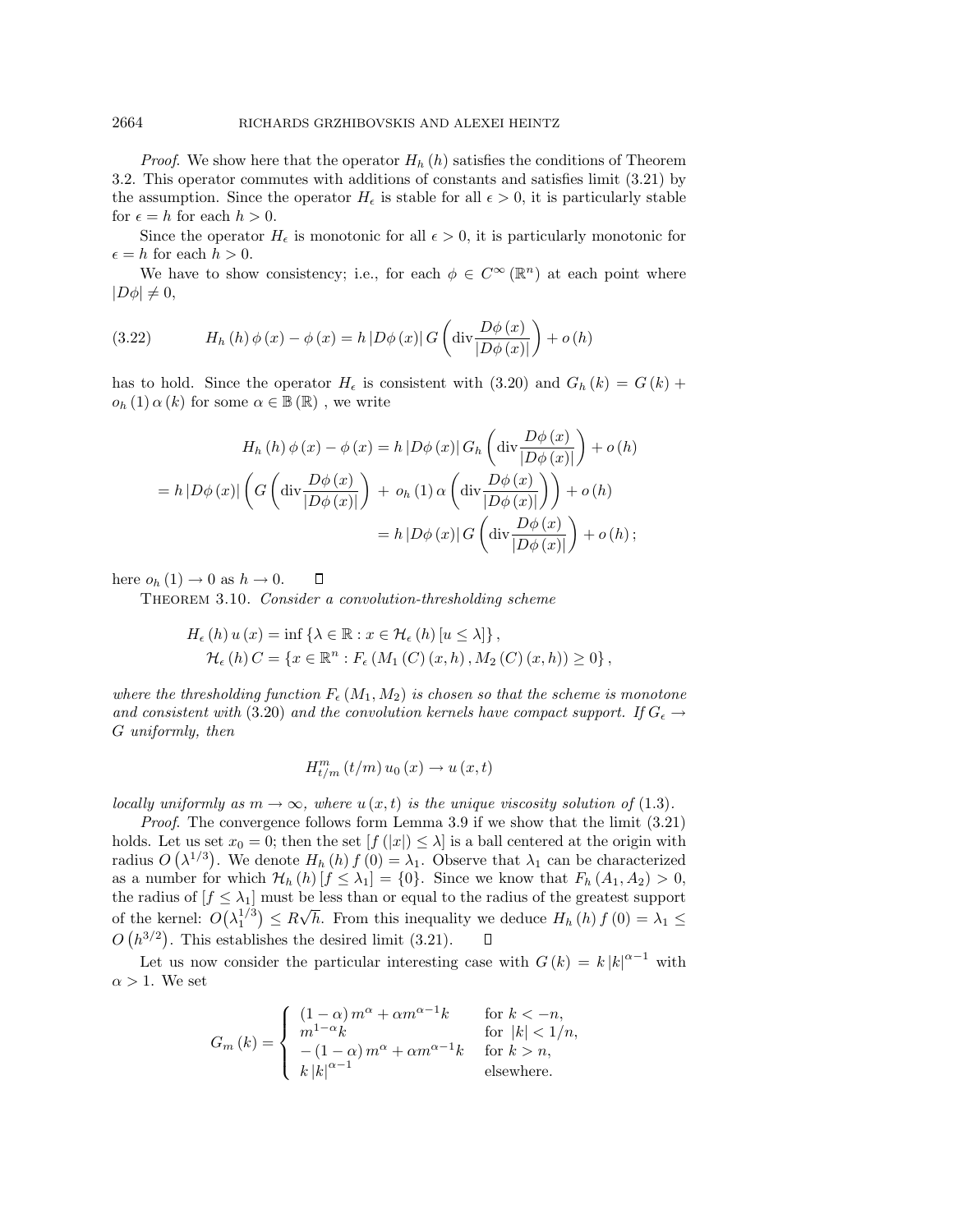$G_m$  is continuous, increasing, and its derivative is bounded from below and above:  $m^{1-\alpha} \leq G'_m \leq \alpha m^{\alpha-1}$ . Moreover,  $G_m \to k |k|^{\alpha-1}$  locally uniformly as  $m \to \infty$ . Using Theorem 2.4 it is easy to show the following.

THEOREM 3.11. Let  $u_m$  be the viscosity solution of

$$
\frac{\partial u_m}{\partial t} = |Du_m| \, G_m \left( \text{div} \frac{Du_m}{|Du_m|} \right) \text{ in } \mathcal{O},
$$

where  $G_m$  is defined above. Then  $u_m \to u$  locally uniformly as  $m \to \infty$ , where u is the viscosity solution of (1.2) in  $\mathcal{O}$ , with  $G(k) = k |k|^{\alpha - 1}$ ,  $\alpha > 1$ .

*Proof.* First we establish the inclusion  $\mathcal{F}(G) \subset \mathcal{F}(G_m)$ . Take  $f \in \mathcal{F}(G)$ . By the definition of  $\mathcal{F}(G)$ ,  $f'(x) = o(x^{\alpha})$ . This immediately gives

$$
\lim_{p \to 0} f'(p) G_m(1/p) = \lim_{p \to 0} f'(p) / p = 0,
$$

since  $\alpha > 1$ . We observe also that the remaining conditions of Theorem 2.4 are satisfied. Hence a subsolution and a supersolution  $u^+$  and  $u_+$  can be constructed by means of (2.2) and (2.3). Since the equation has the strong comparison property (see [12]),  $u^+ = u_+$  and the result follows. П

Remark 3. In a more general case when  $G(k) = O(k^{\alpha})$ ,  $\alpha > 1$ , one can pick a sequence of increasing functions with derivative bounded below and above and apply Theorem 2.4 to get a result similar to Theorem 3.11.

**4. Numerical implementation.** This section is devoted to a description of our numerical implementations of the convolution-thresholding scheme developed in section 3.

Given a compact set  $C \subset \mathbb{R}^n$ , we fix convolution kernels  $\rho_1$ ,  $\rho_2$  and the time step h and approximate  $C_t$  at a time moment  $t = mh$  by  $(\mathcal{H}(h))^m C$ . The algorithm of computations consists of the following steps:

1. Compute convolutions and the thresholding function

(4.1) 
$$
M_i C(x, h) = \int_{\mathbb{R}^n} \chi_C(y) \rho_i(x - y) dy, \qquad i = 1, 2,
$$
  
(4.2) 
$$
F(x, h) = F(M_1 C(x, h), M_2 C(x, h)).
$$

2. Find the evolved set  $\mathcal{H}(h) C = \{x \in \mathbb{R}^n : F(x,h) \geq 0\}.$ 

3. Repeat the procedure with the evolved set to get  $\mathcal{H}^2(h)C$  and so on.

We used two different algorithms for the calculation of the convolution step, which constitutes the main computational part of the algorithm.

**4.1. Spatial discretization.** We assume that initially the surface is closed and contained in a unit cube. The surface under consideration is always an isosurface of some function. In our implementation we use a modification of the so-called marching cubes algorithm for extracting an isosurface. The algorithm was originally proposed in [24] and was first applied for the mean curvature flow calculations in [30]. The algorithm creates an adaptive spatial discretization of C (see Figure 4.1).

By our implementation, we significantly reduce the number of grid points. In addition, the accurate piecewise polynomial approximation of the  $\partial C$  can be arranged.

**4.2. Spectral method.** One can use a Fourier series to calculate the convolutions (4.1). Numerical aspects of this approach have been presented by Ruuth in [30].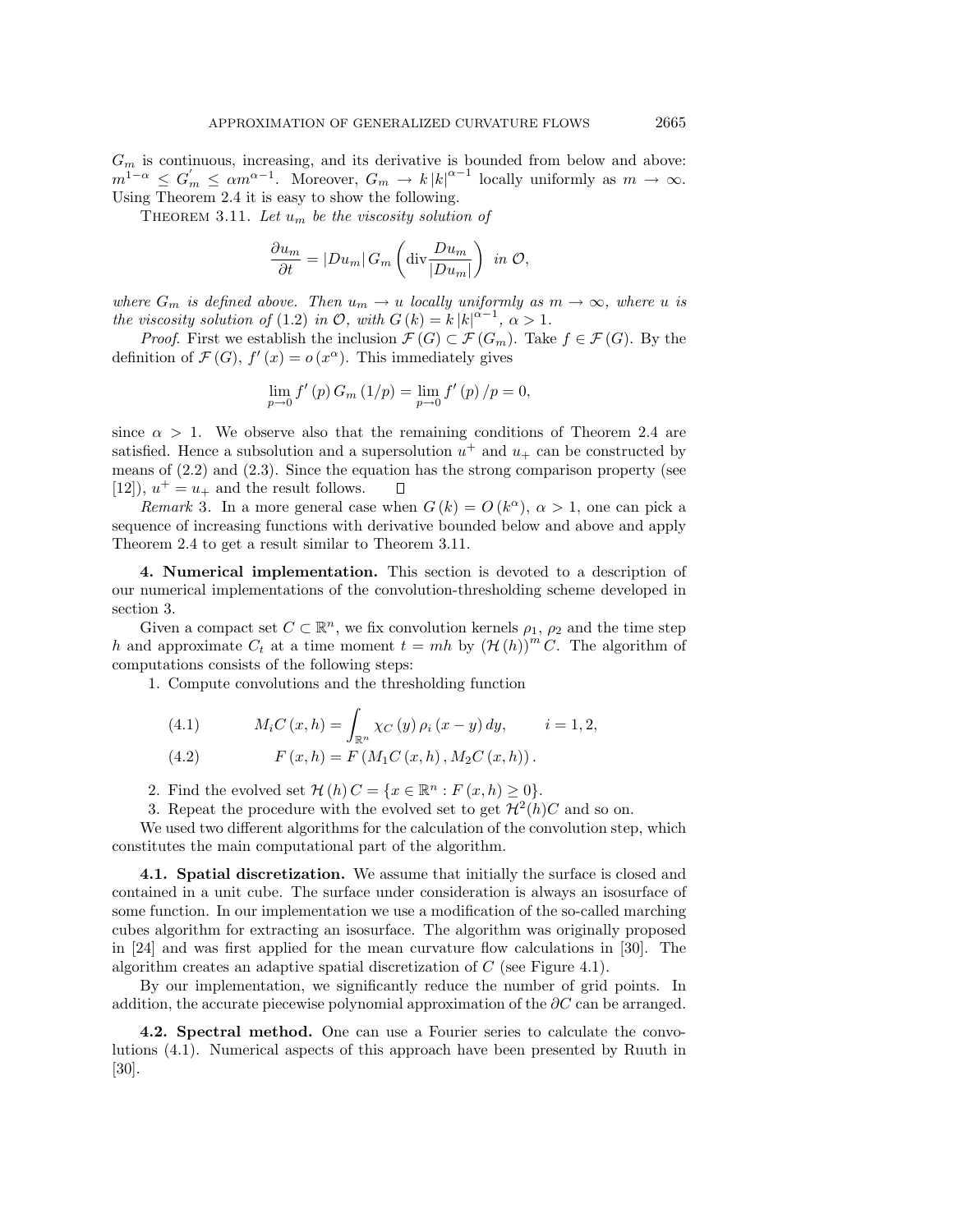

Fig. 4.1. On the spatial discretization.

In order to compute Fourier coefficients of  $\chi_C$  given on a nonuniform grid, the unequally spaced approximate fast Fourier transform algorithm [6] is used. The numerical cost of this transform algorithm combined with the marching cubes procedure is (see [30])  $O(m^n N_p + N_f^n \log(N_f))$ , where m is a constant depending on a desired accuracy in the calculation of the Fourier coefficients (in case  $m = 23$ , the accuracy is comparable with the machine truncation error),  $N_f$  is a number of the Fourier modes along each axis, and  $N_p$  is the number of nodes in the grid.

**4.3. Direct method.** If  $\rho_1$  and  $\rho_2$  are simple enough and have compact support, their convolutions with  $\chi_C$  can be calculated explicitly. Let us choose

$$
\tilde{\rho}_1(x) = \begin{cases}\n\frac{1}{|\mathcal{B}_1|} & \text{if } x < 1, \\
0 & \text{otherwise,} \n\end{cases}
$$
\n
$$
\tilde{\rho}_2(x) = \frac{1}{\alpha^n} \tilde{\rho}_1\left(\frac{x}{\alpha}\right),
$$

where  $|\mathcal{B}_1|$  is the Lebesgue measure of a unit ball in  $\mathbb{R}^n$  and  $\alpha \in \mathbb{R}_+$ ,  $\alpha < 1$ . In this case, convolution values (4.1) are proportional to the measure of the intersection of case, convolution values (4.1) are proportional to the measure of t<br>C with a ball of radius proportional to  $\sqrt{h}$  centered at the point x.

We present expressions for the thresholding function  $F(M_1, M_2)$  in the case  $n = 2$ :

$$
F(M_1, M_2) = v - G(k), \text{ where}
$$
  

$$
v = \frac{\pi \alpha (2\alpha M_1 - 2M_2 - \alpha + 1)}{4\sqrt{h} (\alpha^2 - 1)},
$$
  

$$
k = \frac{-3\pi (2M_1 - 2\alpha M_2 + \alpha - 1)}{2\sqrt{h} (\alpha^2 - 1)}.
$$

In this case convolutions  $M_1$  and  $M_2$  can be calculated as follows. We represent C as a disjoint union of squares and triangles (or cubes in tetrahedron in case  $n = 3$ ) using the marching cubes method and calculate the area (volume) of intersection of the ball (supp  $\rho$ ) with each square and triangle. The numerical cost of each step of the evolution can be estimated by  $O(N_p*N_i+N_p)$ , where  $N_i$  is the number of points ine evolution can be estimated by  $O(N_p * N_i + N_p)$ , where  $N_i$  is the number of points inside the ball of radius  $\sqrt{h}$  with the center at some grid point. When h is large, the accuracy of the method is low; therefore one can take less grid points. Thus,  $N_i$  is entirely determined by the desired accuracy.

**4.4. Computed examples.** In the case of the mean curvature curve evolution in  $\mathbb{R}^2$ , the accuracy of calculations can be monitored with the help of the Von Neumann– Mullins parabolic law. It asserts that  $dS/dt = -2\pi$ , where S is the area enclosed by the curve.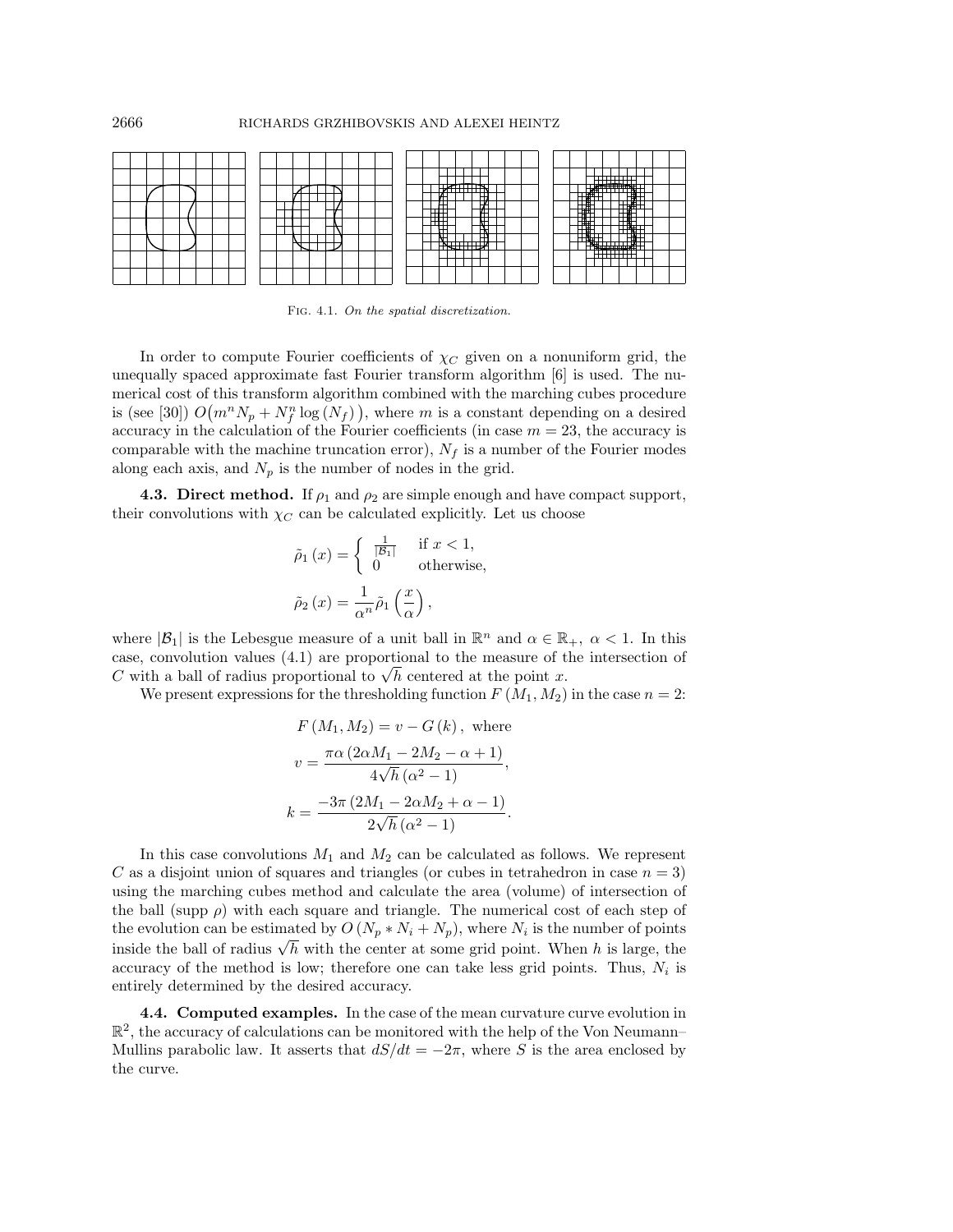APPROXIMATION OF GENERALIZED CURVATURE FLOWS 2667



Fig. 4.2. The mean curvature evolution of a nonsmooth, nonconvex curve.



Fig. 4.3. Local area error dependence on time. The first order method with time step 1/600 the line with triangle markers; the first order method with time step 1/6000—the thin line; the second order method with time step 1/6000—the line with square markers.

Consider a nonconvex, nonsmooth initial curve, depicted in Figure 4.2. The mean curvature evolution of this curve was calculated using the direct method with time step values  $dt = 1/600$  and  $1/6000$ . The shape of the curve is plotted in Figure 4.2 for times  $t = 1/600, 2/600,...$  when calculated with the fine time step. The comparison between local relative errors

(4.3) 
$$
e_i = \frac{|S_i - S_{i+1} - 2\pi dt|}{2\pi dt}
$$

for calculations with different time steps is seen in Figure 4.3. One can observe that the error indeed depends linearly on the time step.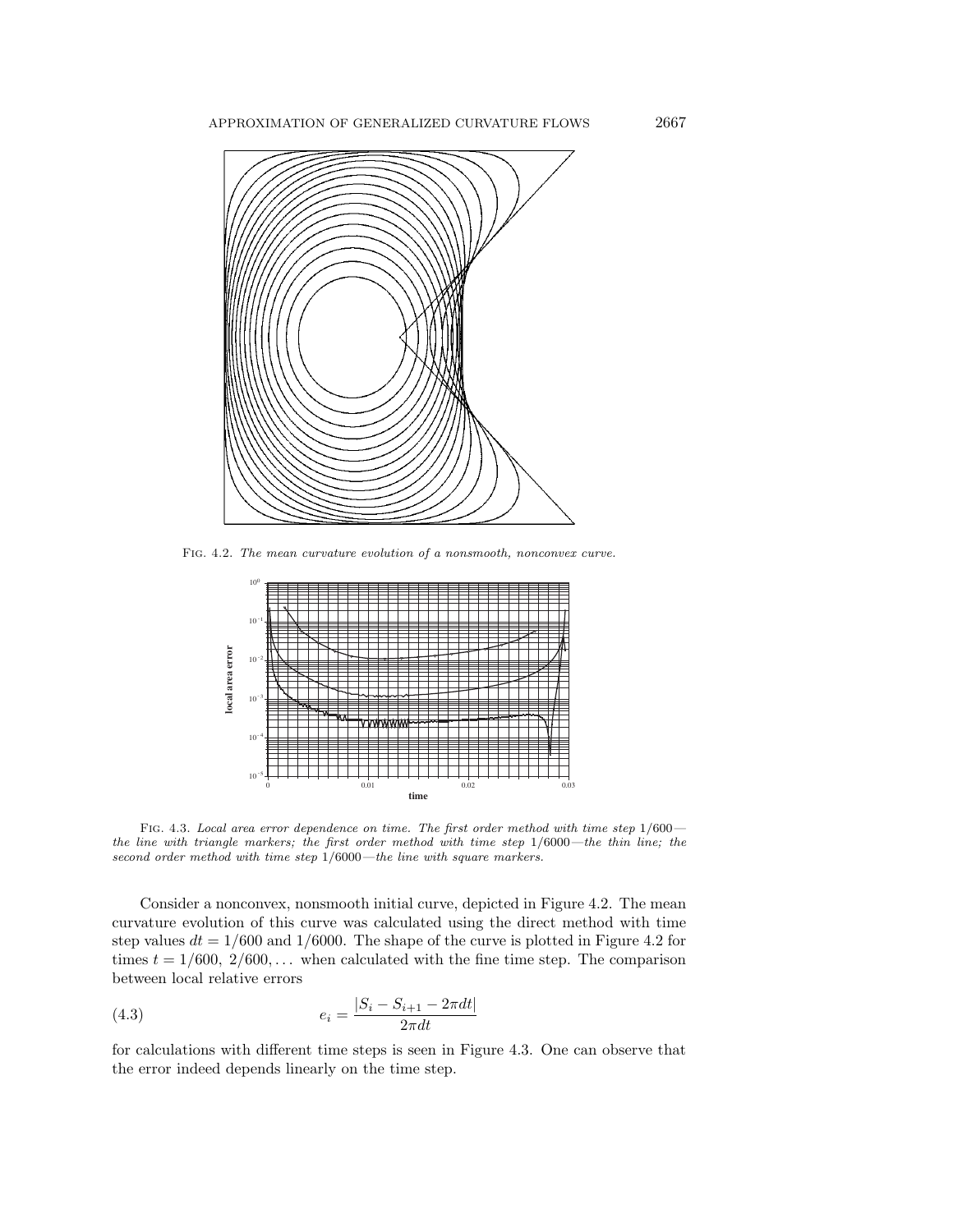

FIG. 4.4. The evolution  $v = k^{1/3}$  of an ellipse.



Fig. 4.5. Computed mean curvature evolution.

The evolution with the velocity  $v = k^{1/3}$  is depicted in Figure 4.4. In this case the flow is affine invariant [1]; hence the eccentricity  $e$  of the evolving ellipse remains constant. In this particular example, the curvature is bounded from above and below by some positive constants for some evolution time. This means that we never use the parts of  $G(k) = k^{1/3}$ , where its derivative is too large or too small. This allows us to apply the thresholding procedure without any approximation of  $G$ .

In Figures 4.5 and 4.6 computed three-dimensional evolution of a nonconvex surface is represented for curvature flow and for a flow with velocity  $v = G(k)$ , as in Figure 4.7 with  $\sim$  200000 triangles approximating the surface.

**4.5. On the higher order schemes for the mean curvature motion.** Let us now look at approximations to the mean curvature evolution. It is easy to see that if the surface is smooth, the Bence–Merriman–Osher method gives the first order approximation in time for a curvature flow. A higher order scheme by an extrapolation argument in time was proposed by Ruuth in [30]. We propose here higher order approximations to the mean curvature evolution using some properties of functions  $M_i$ .

We rewrite the equations (3.11) and keep an additional term of order  $h^{3/2}$  in each equation with a kernel-dependent multiplier  $E_i$  to get the error term of order  $h^{5/2}$ . Considering two equations we get the relation

$$
(4.4) \quad E_2N_1 - E_1N_2 = \sqrt{h}[(E_2C_1 - E_1C_2)v + (E_2B_1 - E_1B_2)\gamma''(h,0)] + O(h^{5/2}).
$$

This relationship motivates us to take the thresholding function  $F(N_1, N_2) = E_2N_1 E_1N_2$  to approximate the mean curvature evolution with the second order accuracy for smooth curves. However, this thresholding function does not simultaneously satisfy (3.16) and (3.17) and, therefore, the stability of the numerical scheme is not guaranteed by the previous argument.

The calculations with the above thresholding function were performed. No sign of instability was observed in the numerical experiments and, as one can see in Figure 4.3, the accuracy was increased by approximately one order. This increase agrees with the construction (4.4).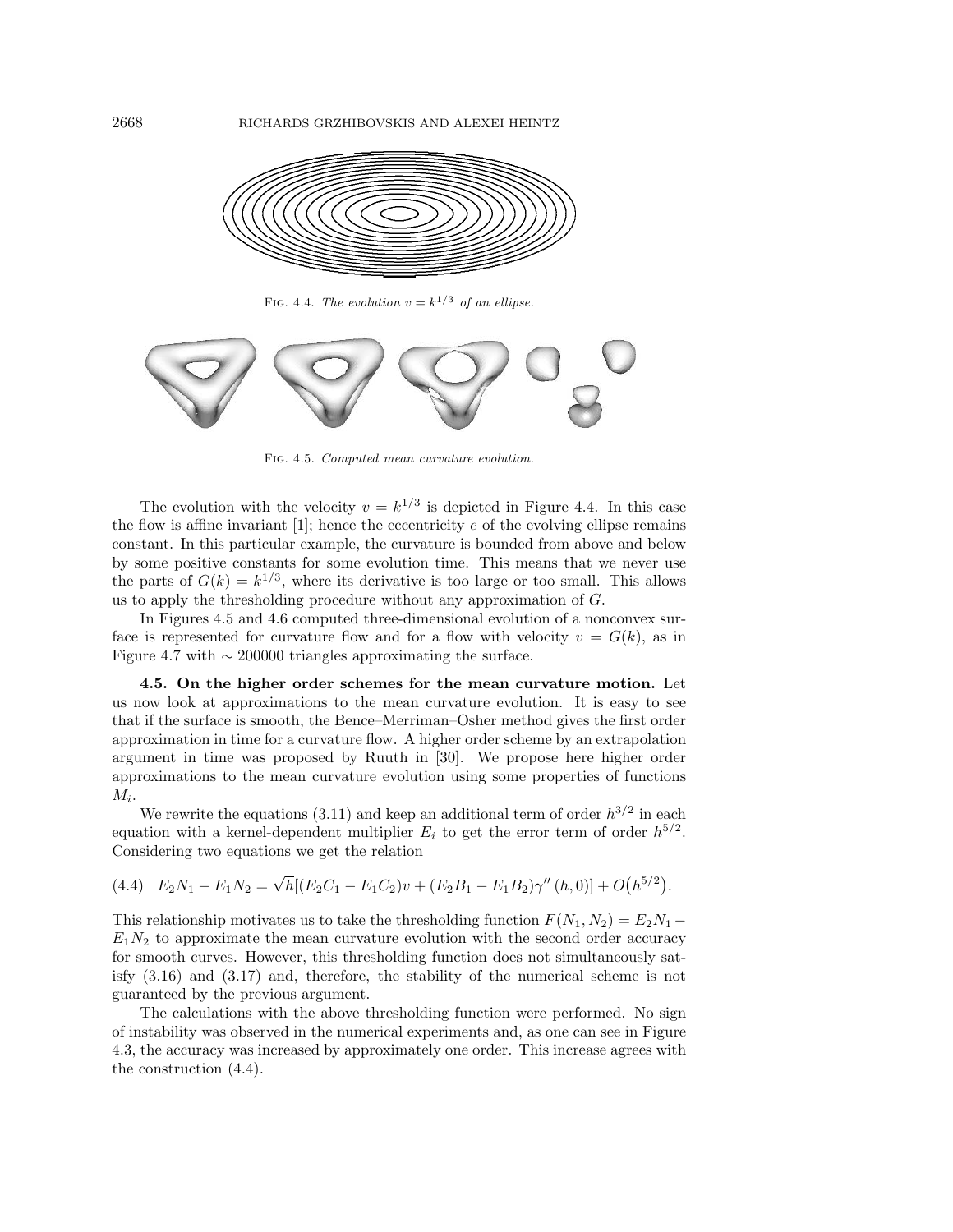

Fig. 4.6. Computed generalized mean curvature evolution.



FIG. 4.7. Function  $G(k)$  used in the computation.

**Acknowledgments.** A part of this work was completed during our visit to the University of South Carolina. We are grateful to Professor Björn Jawerth for the opportunity to work there and for fruitful discussions. We would also like to thank the anonymous referees for pointing out necessary corrections in the formulation of Theorem 3.2, for clarifying some key points in the text, and for suggesting additional references.

## REFERENCES

- [1] L. ALVAREZ, F. GUICHARD, P.-L. LIONS, AND J.-M. MOREL, Axioms and fundamental equations of image processing, Arch. Rational Mech. Anal., 123 (1993), pp. 199–257.
- [2] S. Angenent, T. Ilmanen, and D. L. Chopp, A computed example of nonuniqueness of mean curvature flow in **R**3, Comm. Partial Differential Equations, 20 (1995), pp. 1937–1958.
- [3] G. Barles and C. Georgelin, A simple proof of convergence for an approximation scheme for computing motions by mean curvature, SIAM J. Numer. Anal., 32 (1995), pp. 484–500.
- [4] G. BARLES, H. M. SONER, AND P. E. SOUGANIDIS, Front propagation and phase field theory, SIAM J. Control Optim., 31 (1993), pp. 439–469.
- [5] G. BARLES AND P. E. SOUGANIDIS, Convergence of approximation schemes for fully nonlinear second order equations, Asymptotic Anal., 4 (1991), pp. 271–283.
- [6] G. BEYLKIN, On the fast Fourier transform of functions with singularities, Appl. Comput. Harmon. Anal., 2 (1995), pp. 363–381.
- [7] K. A. Brakke, The Motion of a Surface by Its Mean Curvature, Princeton University Press, Princeton, NJ, 1978.
- [8] L. BRONSARD AND R. V. KOHN, Motion by mean curvature as the singular limit of Ginzburg-Landau dynamics, J. Differential Equations, 90 (1991), pp. 211–237.
- [9] F. Cao, Partial differential equations and mathematical morphology, J. Math. Pures Appl. (9), 77 (1998), pp. 909–941.
- [10] F. CATTÉ, F. DIBOS, AND G. KOEPFLER, A morphological scheme for mean curvature motion and applications to anisotropic diffusion and motion of level sets, SIAM J. Numer. Anal., 32 (1995), pp. 1895–1909.